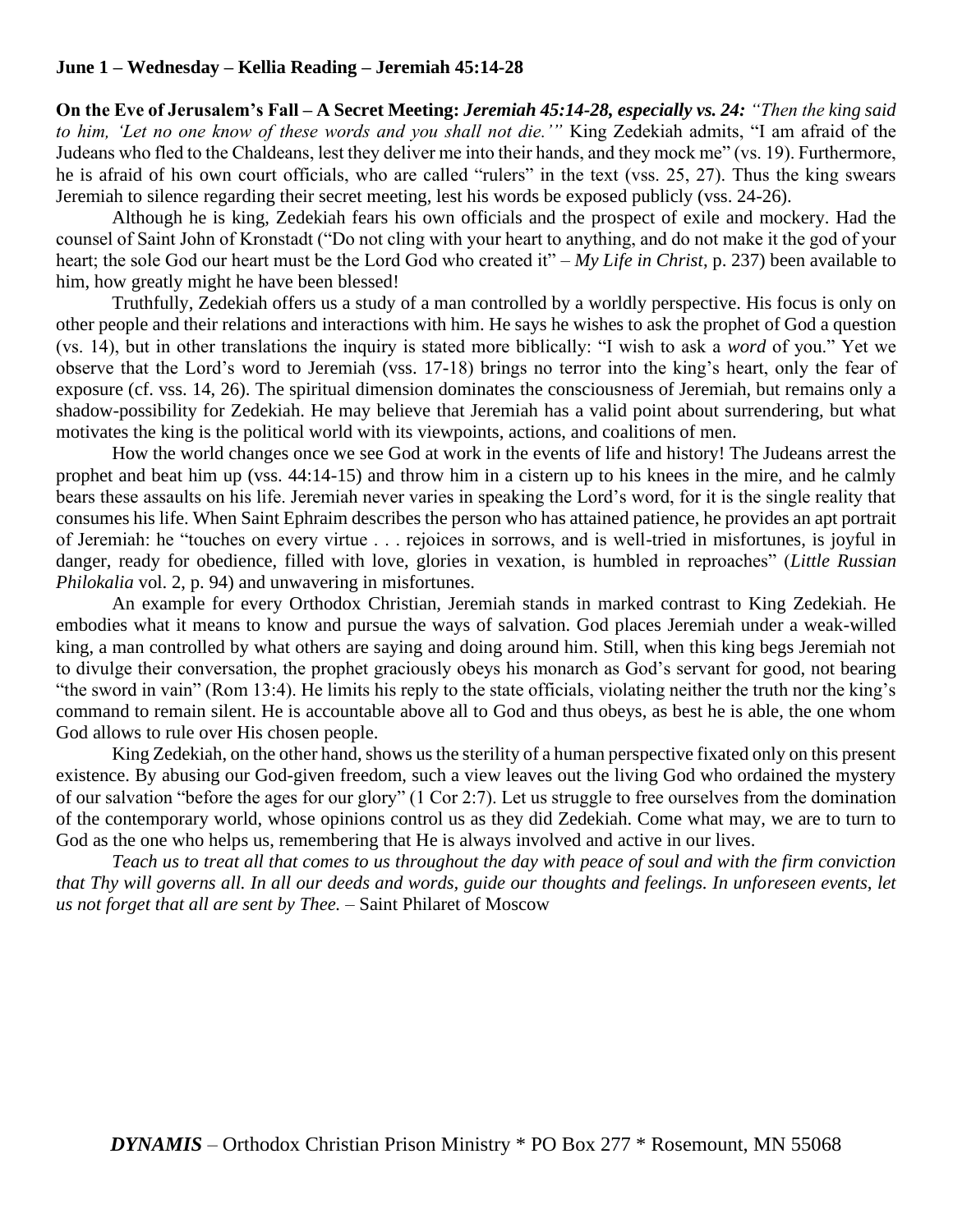### **June 2 – Thursday – Feast of the Ascension – First Reading at Vespers for the Ascension – Isaiah 2:2-3**

**The Ascension – Restoring Human Nature:** *Isaiah 2:2-3, especially vs. 3: "For the law of the Lord shall go forth from Zion, and the word of the Lord shall go forth from Jerusalem."* When the Lord ascended to the heavens, He did not divest Himself of His humanity. He raised "the likeness of Adam, cast into the vaults of Hades, lifting it with [His] Ascension to the heavens and making it equal in rank to Thy Father's throne" (orthros verse for the Ascension). Christ's raising of human nature to the right hand of the Father assures us that the way is now open to all who diligently seek the restoration of their humanity. The elevation of our nature gives everyone in every nation on earth the motivation "go up to the mountain of the Lord, to the house of the God of Jacob [that] He [may] proclaim His way to us [so that] we [may] walk in it" (vs. 3).

We understand that when the prophet speaks of the "mountain of the Lord" or the "house of the God of Jacob," he refers to the Church. According to Saint Nikolai of Zicha, "The mountain or heights of the Lord's house is indeed established. . . . in the heights of heaven – for the Church of Christ is primarily not of the earth but of heaven, and one part of the members of the Church (and that now the greater part) is in heaven, while the others are here on earth" (*Prologue from Ochrid*, vol. 3, p. 163). Furthermore, the Church of Christ is "exalted above the hills" – that is, above all earthly or human dimensions. The great philosophies and art of the world's cultures, all the *earthly heights*, are only foothills below the distant mountains of the Church of Christ, for, as Saint Nikolai continues, "the Church would have no difficulty in creating these 'earthly heights,' while not one of them. . . . would be able to create the Church."

Once we understand that Isaiah speaks prophetically of the Church in this passage, it becomes obvious *who* invites us to "go up to the mountain of the Lord, to the house of the God of Jacob" (vs. 3). As Saint Athanasios discerns, this is the voice the saints, of the holy Fathers and Mothers of the Church. The saints truly discovered the riches of God's truth, for the Lord reveals to them "the way wherein [they] should walk" (Ps 142:10) as they lift up their souls to Him.

However, Saint Athanasios goes on to explain that the way revealed by these holy men and women is not "for the impure . . . nor is the ascent thereto for sinners; but it is for the virtuous and diligent, and for those who love according to the aim of the saints" (*Isaiah Through the Ages*, p. 29). This divine task is only possible because our humanity has been borne into the heavenly places by the Incarnate Lord Himself. Only through union with the Christ Jesus, who is both God and man, can deity penetrate our humanity, cleansing and restoring it to that "pristine beauty" that was ours from creation. The purifying mystery that begins at baptism is now accomplished in us by the Holy Spirit.

What does the prophet mean when he proclaims that "the law of the Lord shall go forth from Zion, and the word of the Lord from Jerusalem" (Is 2:3)? According to Theodoret of Cyrrhus, Isaiah "calls 'word' not God the Word, but the teaching of the divine word. For God the Word did not come *out of* Zion, but it was *in* Zion that He taught the truth" (*Isaiah Through the Ages*, p. 30). The point is that the Lord taught *in* Zion, in Jerusalem's temple, when he cried, "He who believes in Me, as the Scripture has said, out of his heart will flow rivers of living water" (Jn 7:38). Further, "the word of the Lord" goes forth "from Zion" (vs. 3), i.e., from the Church. Many heard Jesus in the Temple but received His words merely in terms of the old Law, failing to see Him as Life itself. Today, He offers all men life through the Church.

*O Christ our God, enable those whom Thou hast illumined with the fire-breathing Spirit to attain purification, that our hearts may be enlightened and seen to be afire with Thy grace.* –Verse for the Ascension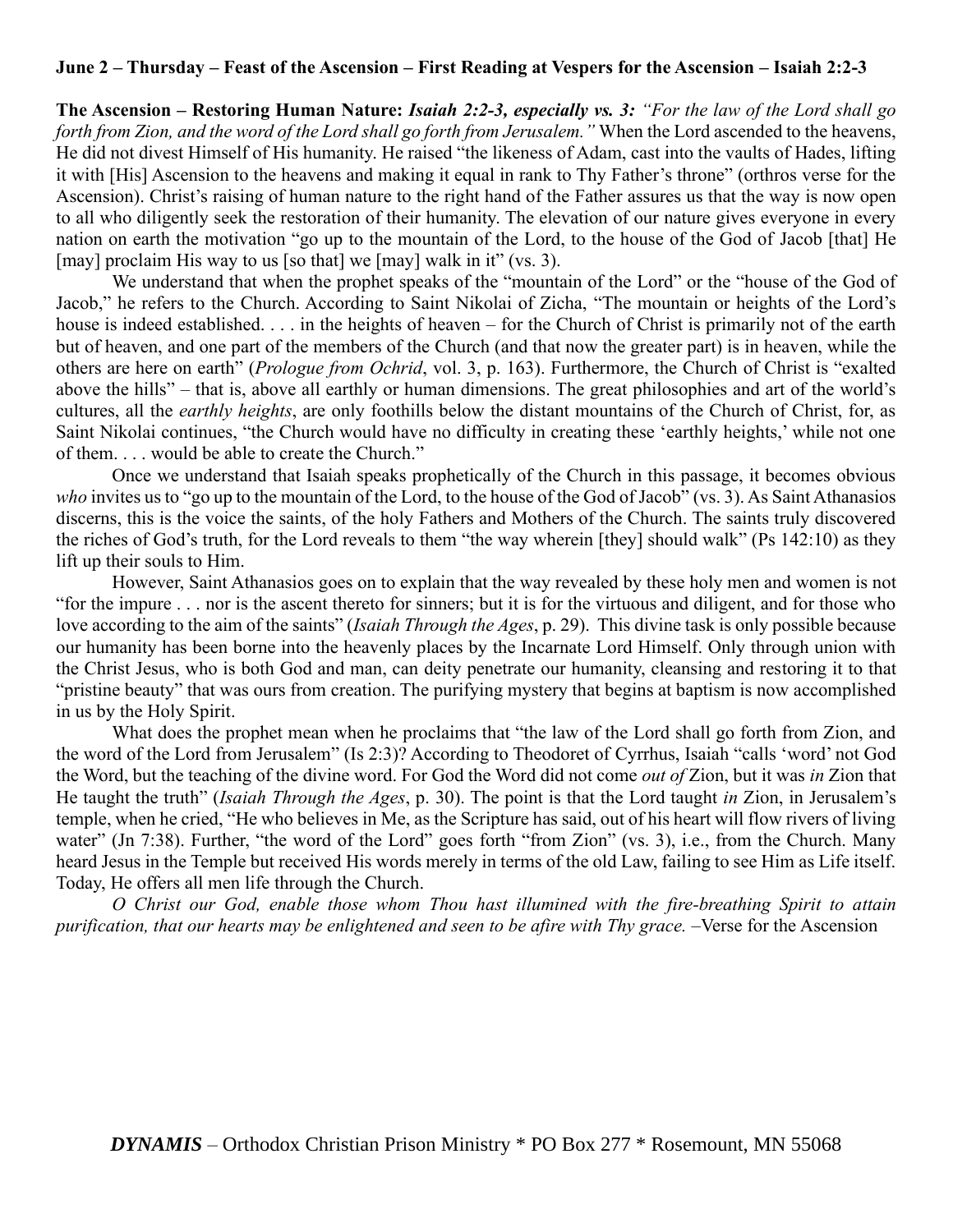#### **June 3 – Friday – Second Reading at Vespers for the Ascension – Isaiah 62:10-63:3,7-9**

**The Victor Returns:** *Isaiah 62:10-63:3, 7-9, especially 63:3 and 7, "I am full of the treading of grapes, and there is no man with Me among the nations. I trampled them in My anger, and crushed them like earth, and brought their blood to the ground. . . . I remembered the Lord's mercy, the praises of the Lord in all things in which the Lord recompenses us. The Lord is a good judge to the house of Israel, and He deals with us according to His mercy, and according to the multitude of His righteousness."* Even heavenly hosts ponder in amazement when God the Son descends from His heavenly throne and comes in the "likeness of men" (Phil 2:7). How wondrous is our God!

Saint John of Damascus expresses the Archangel Gabriel's perplexity at the Incarnation: "How is it that He who is in the highest and incomprehensible shall be born of a Virgin? He whose throne is heaven, and the earth His footstool, how shall He be contained in a woman's womb? How was He pleased to be incarnate of her by a word only, He whom the six-winged ones and those of many eyes cannot gaze upon?" (Vesperal hymn of the Annunciation).

Now, when the Lord makes His triumphant return on high, another marvel confronts the angels: Christ seats *human* nature eternally with the Father, forever joining man the creature to the Godhead. Although He was never separated from His eternal throne, the Lord now returns to heaven as a mighty man, fair in appearance. His garments are now stained red from trampling in the winepress of His Passion. All of this He bears to heaven as a sign of His victory at the Cross, for He trampled down sin and Satan, our great enemies, and destroyed death by death.

Isaiah assembles all of these images for us in this brief vesperal reading for the Feast of the Ascension. He unfolds a portrait of the returning "Warrior-Savior" in triumphant procession, taking His place again on His rightful heavenly throne. The prophet's verbal icon includes this command from the Lord on behalf of His Church: "Make a way for My people" (Is 62:10). The reading also includes a further answer to the angel's ponderings and concludes with a prophetic reflection on the Ascension itself (vss. 7-9).

Isaiah's prophecy first reveals that the Lord's earthly ministry, from the moment of His Incarnation from the Virgin, is for the Church, "the daughter of Zion" (vs. 11) whom the Lord calls *My people*. He will permit no obstruction to stand in our way to heaven: "Throw the stones off the road, and lift up a standard for the Gentiles" (vs. 10). Here is a standard to rally all peoples of the earth, not merely ancient Israel, which is why He commissions the apostles to "makes disciples of all nations" (Mt 28:19). Note that the Church is here called "a holy people, the redeemed of the Lord . . . a City Sought for and Not Forsaken" (Is 62:12).

The Lord Jesus Himself answers the ponderings of the angels in this prophecy. No other man could have redeemed mankind, but Christ says, "I trampled them [Satan and his hosts] in My anger and crushed them like earth, and brought down their blood to the ground" (vs. 3).

Isaiah expresses his awe at God's revelation: "I remembered the Lord's mercy, the praises of the Lord in all things in which the Lord recompenses us" (vs. 7). Likewise, the faithful embrace their Savior, for we know that Christ Himself is *salvation* (vs. 8). "Not an elder or an angel, but the Lord Himself" saved us, because He loves us and spares us (vs. 9). "He redeemed and took [us] up, and lifted [us] up all the days of old" (vs. 9). Glory to Thee, O Christ!

*O Thou Who fulfillest all, and didst appear of Thine own choice, and suffer in the flesh and didst rise from the dead, and didst tread down death, ascending in glory; send us Thy Spirit. –* Vespers for the Ascension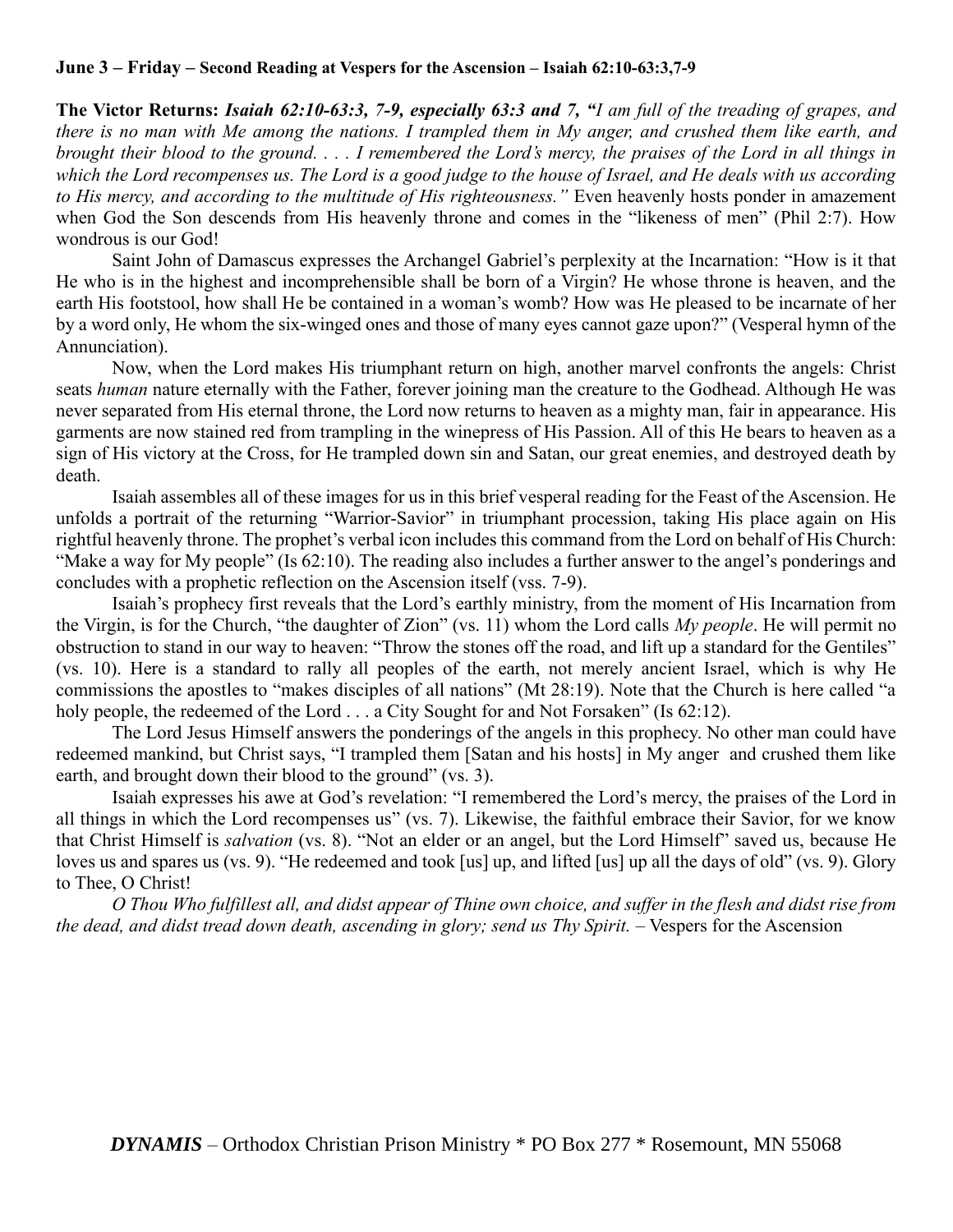### **June 4 – Saturday – Third Reading at Vespers for the Ascension – Zechariah 14:1, 4, 8-11**

**He Shall Come Again:** *Zechariah 14:1, 4, 8-11, especially vs. 9: "And the Lord shall be king of all the earth, and in that day the Lord shall be one Lord and His name one name."* The Ascension of our Lord Jesus initiated the age of the Church, the present era that shall continue until, once again, "His feet will stand on the Mount of Olives" (vs. 4). Then indeed the "Lord shall be King of all the earth" (vs. 9), the sole monarch whose name shall be acknowledged by all peoples, for "every eye will see Him, even they who pierced Him" (Rev 1:7).

The angels who appear to the apostles as the Lord Jesus is "taken up . . . out of their sight" (Acts 1:9), reveal that "this same Jesus, who was taken up from you into heaven, will so come in like manner as you saw Him go into heaven" (vs. 11). Prophet Zechariah, writing in the fifth century BC, discloses what will take place before that final day, at which time there "will no longer be a curse" and the Church, the true Jerusalem, "shall dwell securely" (Zec 14:11), protected under the gracious reign of Christ our God.

When Zechariah speaks of plunder in verse 1, he employs the image of valuables or treasures seized by victors in war. What, however, are the true spoils, the greatest treasure that is taken from us in this life? It is our very breath and being, our heart and soul. The priceless gift of life, of our very self, is taken from us by death, for here on earth mortality reigns. We are handed over to death as a result of sin that separates us from God. But when the Lord of Glory comes, He will apportion to us true life – eternal life without separation from God. We will share in the spoils of His victory and receive that which death now takes away. When the Lord comes, there "will no longer be a curse. Jerusalem shall dwell securely" (vs. 11).

Christ ascended *from* the Mount of Olives; thus, in Zechariah's vision, the Lord will stand upon the same spot when He comes again. The prophet pictures the Mount of Olives "split in two," with a great valley pushing through it on an east-west axis (vs. 4), thus allowing "living water [to] come forth out of Jerusalem" (vs. 8) to all the earth. History proves that the realization of this vision is already far advanced. The Living Waters of the Church have flowed forth from Her apostolic beginnings in Jerusalem to every continent across the face of the globe. Barren cultures once filled with death have been introduced to the Gospel. Life is flourishing where before there was a desert of superstition and death.

May God grant us eyes to see that, despite recurring repression and the killing of men's bodies and souls, the Life-bearing water of the Church continues to flow. It cannot be stifled or restricted, even by the systematic efforts of nations, empires, and tyrants. As the Prophet Zechariah foresaw, the advance of life "will be in both summer and spring" of the Church's efforts to bring life to the gardens of mankind (vs. 8).

Today the whole earth is finding truth in Christ, fed by the life-bearing water of the Gospel that flows from that true Jerusalem, the Church. When Zechariah speaks of the cities of Geba and Rimmon (vs. 10), he is using them as reference points to mark the northern and southern extremes of the land known to his readers in his day. The life, death, Resurrection, and Ascension of the Lord Jesus offer us more than a broader geographic perspective – they illumine our hearts and minds so that we can see the point the prophet seeks to proclaim. God's people, the ever-growing number within the Church, "will dwell in her, and it will no longer be a curse. Jerusalem shall dwell securely" (vs. 11).

*God hath ascended in songs of rejoicing. Save us, O Son of God, who didst rise from us in glory to the heavens, as we sing unto Thee. Alleluia!* – Little Entrance Hymn of the Ascension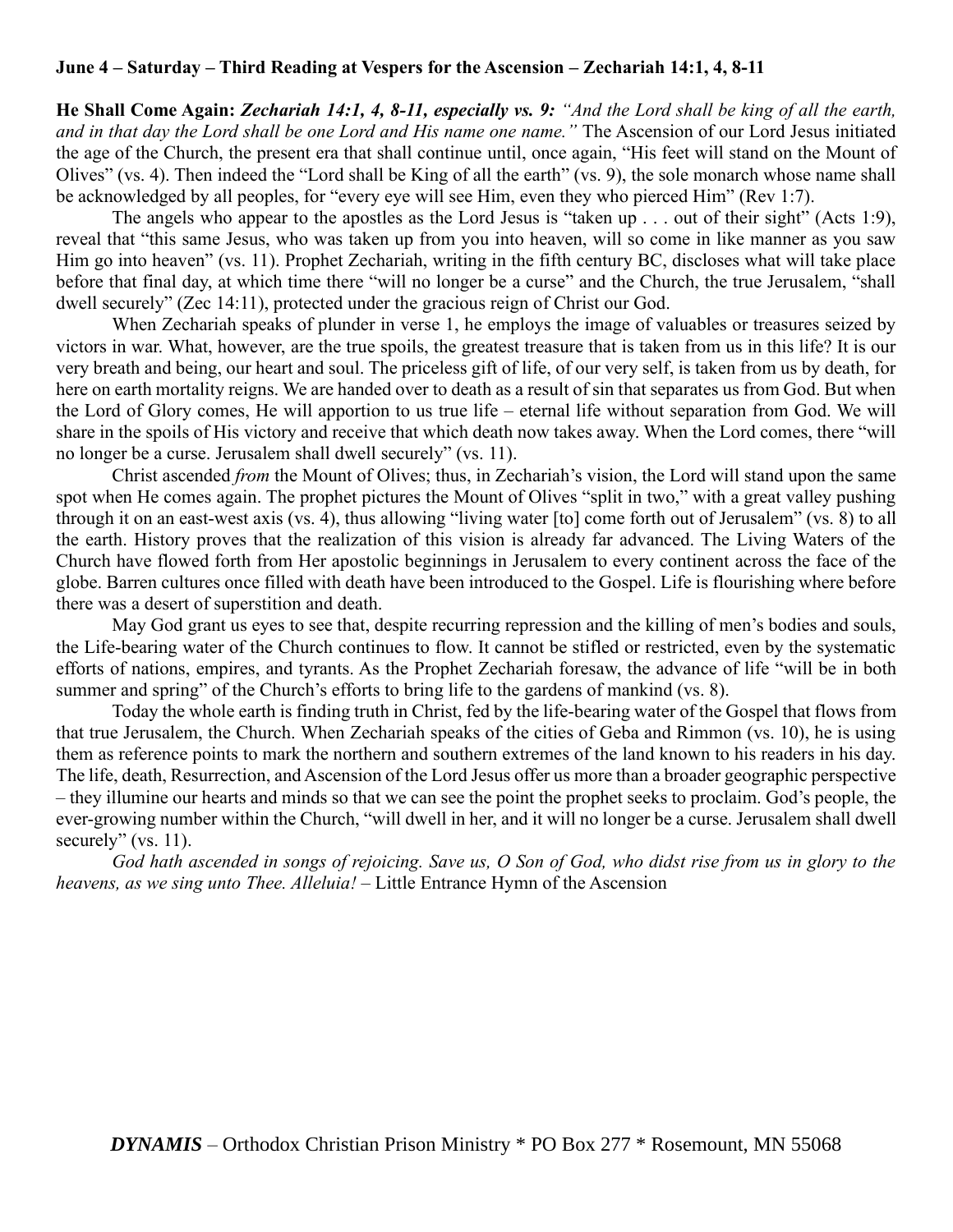# **June 5 – Fathers of the First Ecumenical Council (Seventh Sunday of Pascha), Tone 6 Second Reading at Vespers – Deuteronomy 1:8-11, 15-17**

**Judge Righteously:** *Deuteronomy 1:8-11, 15-17, especially vs. 16: "Then I commanded your judges at that time, saying, 'Hear the cases between your brethren, and judge righteously between a man and his brother or the resident alien with him.'"* When we speak of the Judeo-Christian tradition, we stress the consistency of God's revelation to His people throughout history. It is not surprising, then, that the command of the Prophet Moses quoted above not only guided the courts of ancient Israel, but also the later councils of the Church and the judicial proceedings of Orthodox Christian nations. Moses' charge lays down what God expects from any finding called *just*.

Men can and do make travesties of judiciary proceedings. They bend and distort the judgments of the courts to conform to popular ideologies or to benefit the powerful and wealthy. God, however, sees and condemns all such sinful aberrations. From a Judeo-Christian perspective, all courts in all lands fall under the Mosaic command, for the great prophet gave God's people a truth that applies to all peoples in all times and places.

In the "Teaching of the Twelve Apostles," the faithful are advised: "Do not cause division, but make peace between disputants. Judge justly. Do not show partiality in reproving transgressions. Do not be of two minds whether or not something should be" (*The Apostolic Fathers*, p. 311). As we celebrate the Feast of the Holy Fathers of the First Council, we see that their deliberations likewise conform to the prophet's charge.

First of all, Moses enlarges the command to "judge righteously" by stating the truth in both negative and positive terms, as well as supplying a specific application: "You shall not show partiality in judgment; you shall judge the small and the great" (vs. 17). The First Ecumenical Council followed this very rule when it addressed the case of Arius. As a priest serving the large and wealthy parish of Baucalis, in the city of Alexandria, Arius' views initially drew much interest and support. When he and the Bishop of Alexandria openly disagreed, local councils were called in support of both sides.

The matter was ultimately taken up at the first ecumenical (general) council of the Church, sponsored by the Emperor Constantine at Nicaea. Arius received *his day in court*, but a majority of the assembled Fathers roundly condemned his views. They strove to act impartially in resolving what began as a matter between a priest and his bishop: the small and the great in the Church were given equal hearing.

Likewise, despite strong support for Arius' views from many in the Church, including the popular bishops of three influential dioceses (Nicomedia, Nicaea, and Chalcedon), the Holy Fathers of the First Council did "not shrink before any man's presence, for the judgment is God's" (vs. 17). They strove to be faithful to divine revelation as they had received it, for the life-giving and saving truth of God was at stake. Only after no suitable phrase from Holy Scripture could be found did they resort to the non-biblical term *homoousion* ("of one essence") to express the relationship between God the Father and God the Son.

Nicaea itself constituted the final court of appeal, after numerous smaller councils had been held in the east and west, as well as within Alexandria. When the "case [was] too hard" (vs. 17) for a regional council to settle definitively, they necessarily appealed, as Moses commands, to "wise, understanding, and knowledgeable men" (vs. 15). Thus, appeal was made to the highest authority, which in the Church required the calling of an ecumenical council.

*Ye have given all, O thrice-blessed Fathers, to know the Trinity clearly, He being the Cause of the creation of the world, for ye have appeared as champions of the Orthodox word. –*Feast of the Fathers of the Seventh Council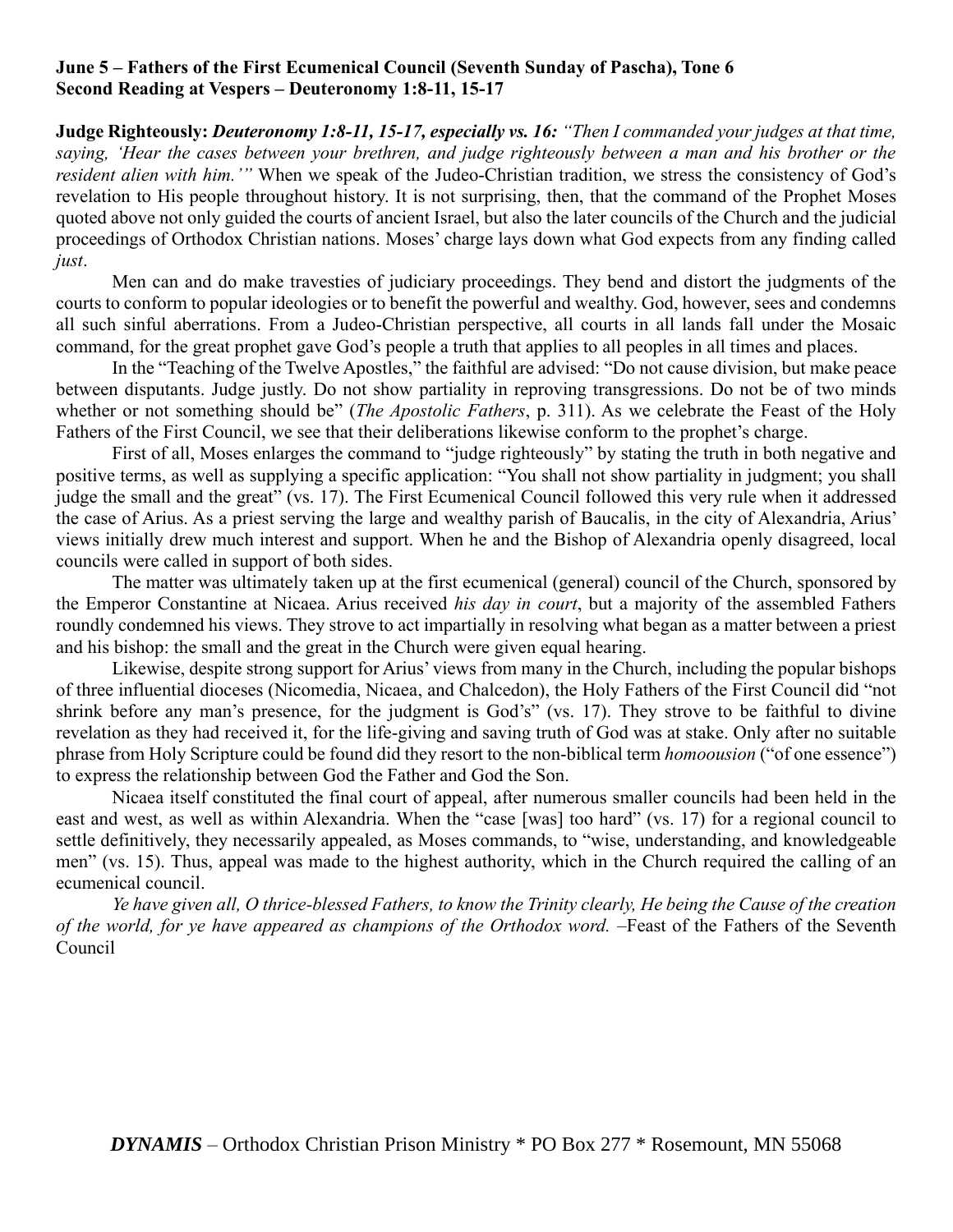# **June 6 – Monday – Reading for the Fathers of the First Ecumenical Council – Genesis 14:14-20**

**Recovery:** *Genesis 14:14-20, especially vs. 16: "So he brought back all the cavalry of Sodom, and also brought back his brother Lot and his goods, as well as the women and the people."* The events that precede Abram's recovery of the cavalry of Sodom and his brother Lot greatly illumine today's brief account of a retaliatory strike against the coalition of kings in league with Chedorlaomer of Elam (vs. 17). Chedorlaomer was a regional overlord who controlled ancient Mesopotamia from his base in Elam, an ancient country east of the great river valleys in what today would be southern Iran. By means of war, this great king subjugated not only the vast territory of present-day Iraq and Syria, but also extended his effective suzerainty as far as the city-states below the Dead (Salt) Sea (Gn 14:1-3).

However, the vassal kings in the Dead Sea region were far away from Chedorlaomer's center of power. After twelve years of paying tribute, they conspired to paying tribute to him, a rebellion he set out to quell (vss. 4-8). In reasserting control over the western region of his empire, the great overlord easily subdued the rebel alliance of the Dead Sea kings. To punish the rebels in Siddim, located in the southern plains below the Dead Sea, the great king took both men and women as slaves, stripping the people of their food stores and other possessions. Lot suffered enslavement along with the other citizens of Sodom. All of these events were reported to Abram (vss. 9-13).

Here is an all-too-familiar story of conquest, war, and power – yet another chapter in the history of sinful human affairs. However, Saint Ambrose of Milan encourages us to grasp "how harmful are the vices" so that we may learn from Abram, that great patriarch and spiritual warrior, how to become warriors ourselves in the struggle that takes place within our hearts and souls (*Ancient Christian Commentary on Scripture*, Old Testament vol. II, p. 21).

First, we note that Abram does not turn to worldly allies for help in recovering Lot and the others who had fallen prey to Chedorlaomer (vs. 13). Instead, he chooses – literally *numbers* – from those born in his own household a small band of only 318 servants. With these he sets out to pursue and strike an apparently an invincible army (vs. 14). In countering the rampage of sin and the passions, let us remember that outward assistance does not avail. Worldly friends, secular counselors, and advisors cannot help; we must turn to the household of God: the Church filled with servants of our Lord Jesus Christ. Through the intercessions of the saints and angels and the all-wise counsel of the Holy Spirit, we gain help in recovering what we lose spiritually.

Abram's tiny band overtakes the enemy in darkness, just as we must search out, smite, and destroy the enemy within our darkened souls. As Saint John Chrysostom reminds us, "the patriarch prevailed against [his enemies] not by physical strength but through faith in God. . . . not by wielding weapons and arrows and spears . . . but with a few retainers of his own household" (*ACCS*, OT vol. 2, p. 24)

What is more, by his faith and with resources from God, Abram recovers that which was lost – and he greatly benefits many others as well (vss. 16-17). What untold good God's people can shower upon others through the actions of faith!

Most importantly, Abram is quick to give thanks to God. In a type of the Divine Liturgy, Melchizedek, as "priest of God Most High," "brought out bread and wine" (vs. 18) to celebrate God's triumph through Abram. Abram responds to this priestly blessing, for he "gave him a tithe of all" (vs. 20). A *tithe of all* is Abram's humble way of offering thanks to God who gave the victory.

*Thou alone, O Lord our God, rulest over those in heaven and on earth; Who art Lord of the Seraphim and King of Israel; Who alone art holy and restest in Thy Holy Place.* – Priest prayer at the Cherubic Hymn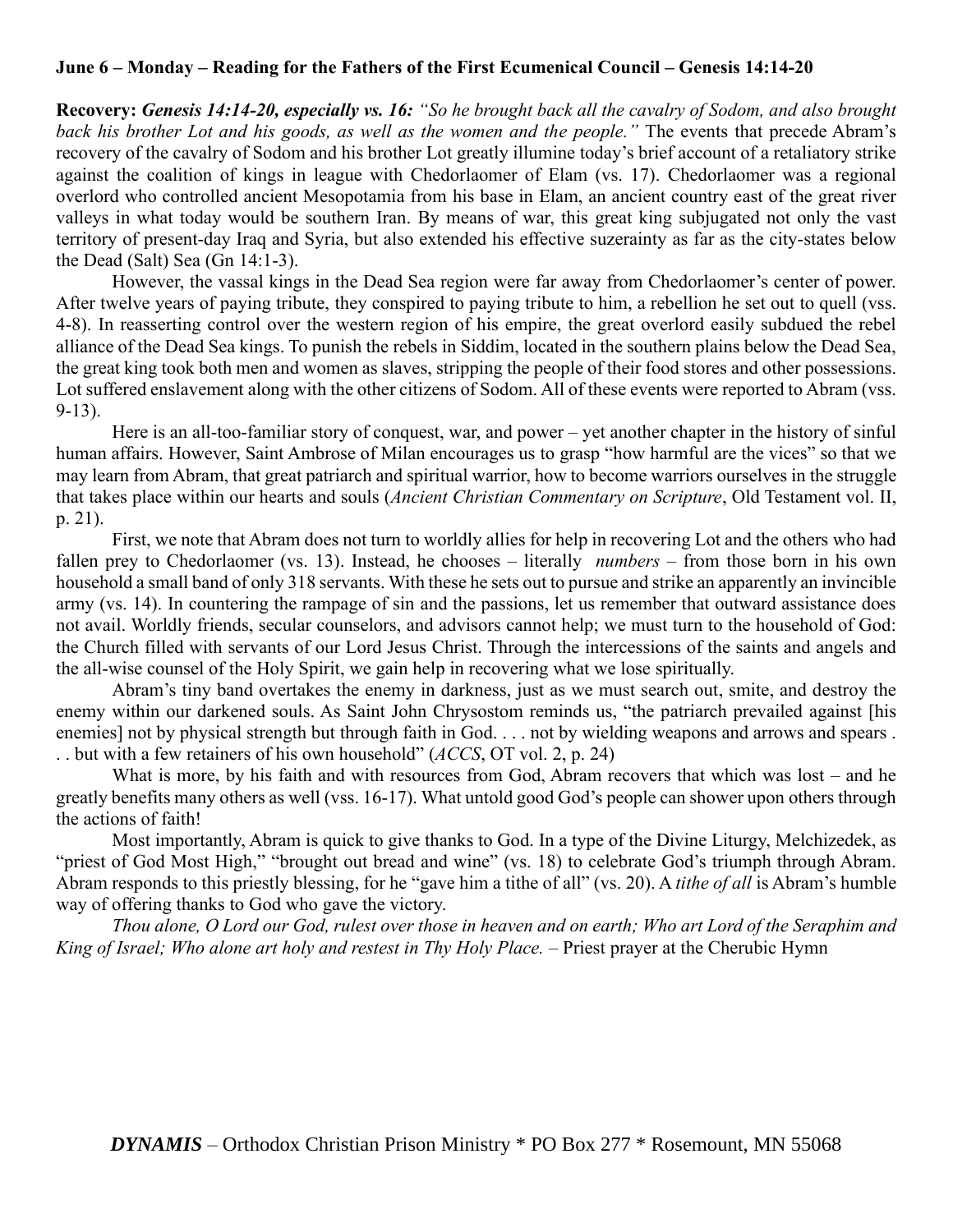# **June 7 – Tuesday – Reading for the Fathers of the First Ecumenical Council – Deuteronomy 10:14-21**

**Lord of Lords:** *Deuteronomy 10:14-21, especially vs. 17: "For the Lord your God is God of gods, and Lord of lords. . . ."* In the fourth century AD, Arius of Alexandria taught that our Lord Jesus was the Word, born before time, perfect "beyond all other creatures, but a creature nonetheless." This heresy precipitated a crisis in the Church. Arius used syllogistic logic to focus on the absolute singleness of God's Person. To gain popular support for his views, he even set his doctrines to the tune of popular songs. Worst of all, his teaching could not be refuted simply by using Scripture, for he explained his concepts using the Bible.

He loosed a raging debate within the Church despite the condemnation of his views by several councils of bishops, including an assembly called in his own see of Alexandria. Ultimately, under the auspices of the Godserving Emperor Constantine, the bishops convened an ecumenical council in Nicaea in 325 to address Arius' teaching.

The vast majority of the bishops and laypeople were outraged by Arius' error. The saintly Archbishop Nicholas of Myra, having suffered imprisonment under the pagan emperor Diocletian for affirming that Christ is God, was so offended by Arius that he slapped him in the face during the council meeting. Astonished by this action, his fellow bishops removed Nicholas from the council and from his rank as bishop. However, several hierarchs subsequently received a vision of the Lord and His Mother praising Nicholas. Asking the godly bishop's forgiveness, the council granted his complete episcopal restoration.

The Holy Spirit led the council of bishops at Nicaea to repudiate Arius' teaching. Later the Church Father would appoint today's passage from Deuteronomy to be read at the celebration of this first great ecumenical council. Moses here speaks prophetically of the absolute deity that the apostles and the Holy Fathers would apply to Christ Jesus as the divine Son of God, teaching that He "is God of gods, and Lord of lords" (vs. 17) to whom "heaven and heaven of heaven belong . . . also the earth and everything in it" (vs. 14). He is a loving God who "chose your fathers . . . and . . . you above all nations" (vs. 15); "He administers justice" for the humble (vs. 18); He is truly "your boast and your God, who did these great and glorious things for you" (vs. 21).

The Church reads and applies Moses' words to Christ, since He revealed Himself to His apostles as God the Word, who "was in the beginning with God. . . . and without [whom] nothing was made that was made" (Jn 1:2-3). Naturally "heaven and heaven of heaven belong to the Lord your God, also the earth" (Dt 10:14); for He is "the brightness of [God's] glory and the express image of His Person" (Heb 1:3).

Furthermore, the Lord Jesus reveals to Nicodemos early in His ministry that God "did not send His Son into the world to condemn the world, but that the world through Him might be saved" (Jn 3:17). Never forget that the Lord Jesus, before He took flesh from the Virgin, "chose your fathers [Abraham, Isaac, and Jacob] to love them; and He chose their seed after them, you above all nations" (Dt 10:15). Now with Christ's Incarnation all peoples of the world are "called, not of the Jews only, but also of the Gentiles" (Rom 9:24).

How compassionate is Christ our God, who manifests His great love and justice for the defenseless (Dt 10:18) and even raises a widow's son from the dead (Lk 7:13-14)! Indeed, we are called to serve Him who is "[our] boast and [our] God, who did these great and glorious things for [us]" (Dt 10:21), culminating with His death on the Cross and His arising from the dead for our salvation.

*We hymn Thee, we bless Thee, we worship Thee, O Lord King, heavenly God, Father Almighty; O Lord, the Only-Begotten Son, Jesus Christ; and the Holy Spirit. –* The Doxology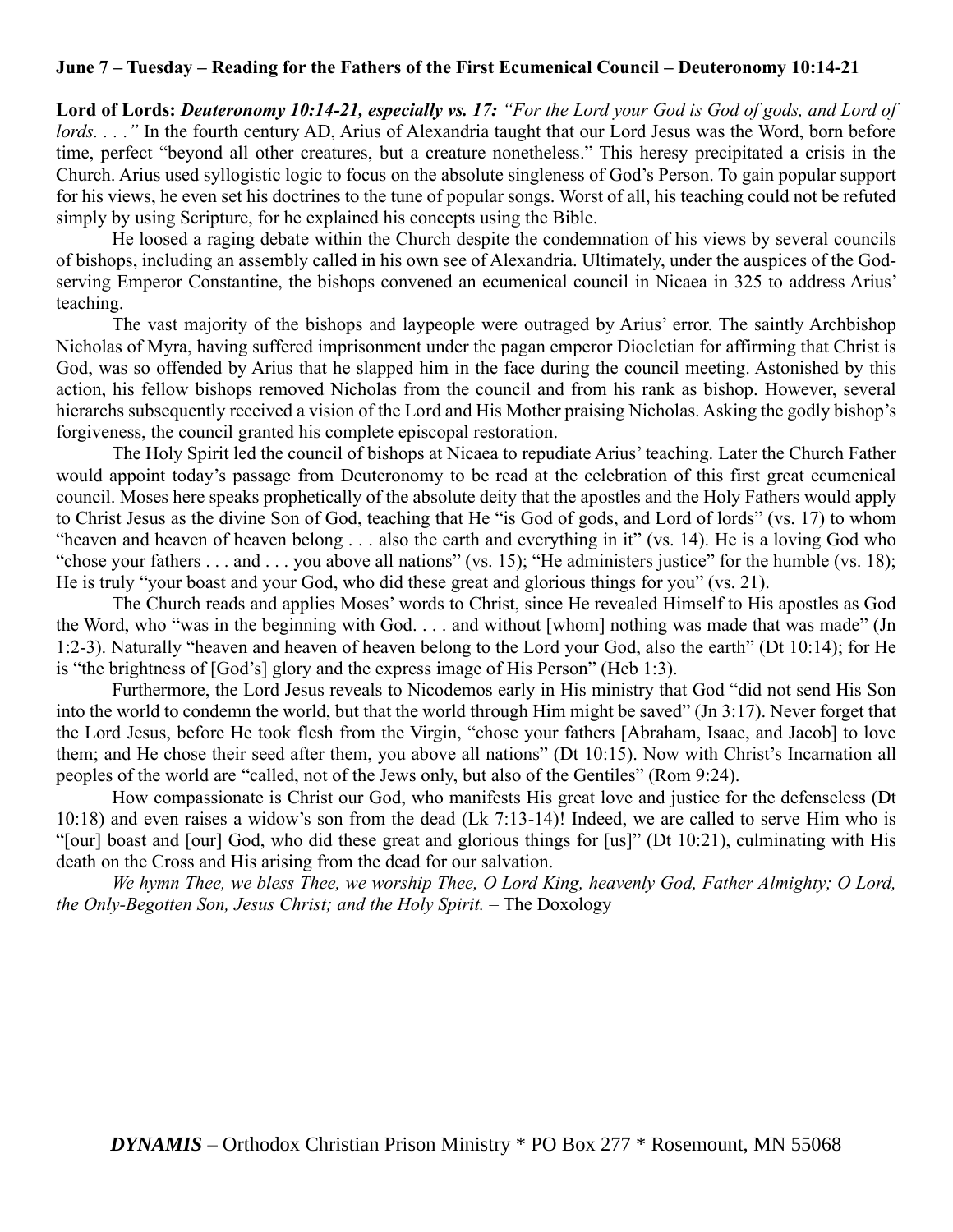# **June 8 – Wednesday – Kellia Reading – Jeremiah 46:1-8; 52:1-13**

**The Fall of Jerusalem – Judgment and Hope: Jeremiah 46:1-8; 52:1-13, especially 52:8-9, 10-11:** *" In Riblah, the king of Babylon slaughtered the sons of Zedekiah and all the rulers of Judah before his eyes. He blinded the eyes of Zedekiah and bound him in shackles; and the king of Babylon brought him to Babylon. . . . Nebuzaradan, the captain of the guard, . . . burned the house of the Lord and the king's house, and all the houses of the city . . .*  with fire." With one stroke the Babylonians end Judah's existence as a nation, discontinuing its institutions, destroying the Temple, and leaving only a "remnant of the people" to till the land (vs. 13).

The Lord God permits this calamity to befall His people, yet enables them to survive, chastened and humbled, and build a new way of life. When we read the Lamentations of Jeremiah, we see him grieving over Israel's defeat and Jerusalem's desolation. His words express the pain known to every defeated people. Let us compare his hopeful lament with the stark account of the defeat that led to destruction, captivity, humiliation, and derision.

When "the city was broken through" (vs. 52:5), Jeremiah laments: "Her oppressors have become the master, and her enemies prosper; for the Lord humbled her because of the multitude of her ungodliness" (Lam 1:5). The prophet declares and the Lord fulfills His word, allowing just retribution for transgressions committed without regret or shame.

"All the leaders of the king of Babylon went in and sat in the middle gate" (Jer 46:3). The prophet confesses that "the Lord has done what He purposed; He has carried out His words which He commanded in days of old. . . . and caused the enemy to rejoice over you" (Lam 2:17). The Lord permits pagans to rule over the holy city, having shattered her former splendor.

"All the men of war went out at night. . . . But the army of the Chaldeans pursued the king and overtook him" (Jer 52:5, 6). Jeremiah cries to the Lord: "You visited us in anger and drove us away. You have put us to death and not spared us. . . . My enemies hunted me down without cause, like a sparrow. . . . O Lord, You pleaded the case for my soul; You redeemed my life" (Lam 3: 39, 48, 54).

"They took [Zedekiah] and brought him to the king of Babylon at Riblah; and he pronounced judgment against him" (Jer 52:7). What horror befalls God's people! "Her princes have become like rams that find no pasture, and they journey in weakness before the face of the pursuer. . . . When her enemies saw this, they laughed at her deportation" (Lam 1:6, 7).

"In Riblah, the king of Babylon slaughtered the sons of Zedekiah and all the rulers of Judah before his eyes" (Jer 52:8). The prophet weeps over this fate: "There was no one who escaped, or were left in the day of the Lord's wrath" (Lam 2:22).

"Nebuzaradan, the captain of the guard, . . . burned the house of the Lord and the king's house, and all the houses of the city.... Then the army ... pulled down every wall round about Jerusalem" (Jer 52:10-12). The greatest pain comes with the destruction of the Temple: "As in a forest of trees, with axes they cut down the doors thereof together. . . . With fire have they burned down Thy sanctuary, they have profaned . . . the habitation of Thy name" (Ps 73:7, 8).

"But the captain of the guard left the remnant of the people to be vinedressers and farmers" (Jer 52:13). Jeremiah completes his lamentation with these hopeful words: "But You, O Lord, shall dwell forever. . . . Turn us back to You, O Lord, and we shall be converted" (Lam 5:19, 21). Let us read Jeremiah's lamentations and be humbled before the ways of the Lord with His people!

*Thy mercies, O Lord, never end, and Thy compassions fail not; they are new every morning. Great is Thy faithfulness, saith my soul, therefore shall I ever hope in Thee.* – From Lamentations 3:22-24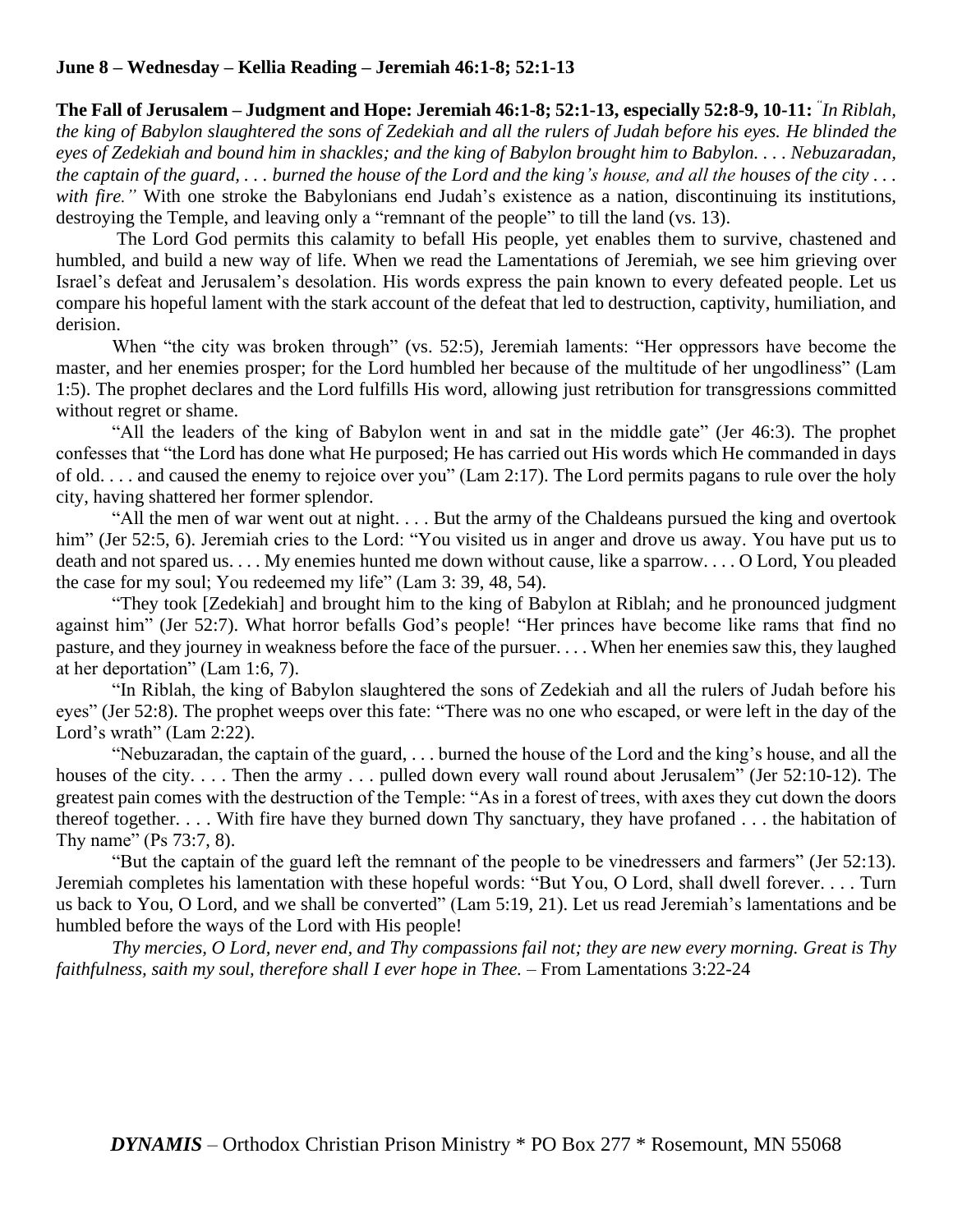## **June 9 – Thursday – Kellia Reading – Jeremiah 47:1-6**

**Release and Providence:** *Jeremiah 47:1-6, especially vss. 2, 5: "The captain of the guard took him and said to him . . . .'Return to Gedaliah the son of Ahikam, the son of Shaphan, whom the king of Babylon appointed over the land of Judah, and dwell with him among the people of Judah.'"* Concerning God's governance, Saint John of Damascus observes: "That He provides, and that He provides excellently, one can most readily perceive. God alone is good and wise by nature" (*NPNF* Second Series, vol. 9, p. 82). The Prophet Jeremiah's survival during the fall of Jerusalem fully illustrates Saint John's point.

Despite the ardent desire of the hostile Judean rulers who would have put Jeremiah to death, God spares him for continuing ministry. His enemies first thrust him into a muddy cistern as terror and death stalks the streets of Jerusalem. Then Jeremiah endures the misery of being "bound in the court of the prison" (vs. 40:1). Swept up in the swirling violence that accompanies the fall of the city, he is nevertheless "sheltered in the shelter of [God's] wings" (Ps 60:4). In the words of Saint Maximos the Confessor, the Lord in His providence cares for him, "showing . . . that divine help is stronger than anything else" (*Philokalia* vol. 2, p. 279).

Calling the situation in Jerusalem "chaotic" when the walls were breached scarcely captures the terrifying experience of the survivors. The command staff of the king of Babylon sets up its headquarters "in the middle gate" (Jer 46:3), while King Zedekiah and his soldiers, in an effort to escape, "went out at night by way of the gate between the wall and outwork, next to the garden" (vs. 52:5). A detachment of Chaldeans pursues and captures them. People are starving (Lam 1:11) or lying dead in the streets, slaughtered without mercy (vs. 2:21), while others are rounded up, put in chains, and led north to the town of Ramah (Jer 47:1). From there, convoys of prisoners will be marched to slave settlements in the lower Mesopotamian valley (today's southern Iraq). Fires burn everywhere amidst the destruction and looting (vs. 52:11).

Amidst this chaos, the Prophet Jeremiah is taken from prison along with a few others, possibly including his jailers. Their hands shackled, they are marched off to the dispatch center at Ramah (vs. 47:1). Yet there the captain of the guard identifies Jeremiah and, on orders from the highest Babylonian authority, releases him to "go wherever in your eyes it seems best to go" (vs. 5). No doubt the prophet's reputation is well known among the Babylonians, and God uses that knowledge to work His providence through the power of King Nebuchadnezzar and effect the release of His servant.

Divine providence further allows Jeremiah to choose between exile with Ezekiel, Daniel, and others of God's prophets or to stay "among the people who were left in the land" (vs. 6). Jeremiah elects to remain, staying with the remnant that is left to be "vinedressers and farmers" (vs. 52:13). Thus the Lord offers his prophet as a comfort to the survivors as they begin to sort out the limited options facing them in these stark, new conditions.

God even provides an agreeable authority under whom Jeremiah can minister, in the person of the Babylonian-appointed Jewish governor Gedaliah. (Gedaliah's father, Ahikam, earlier had saved Jeremiah's life vs. 33:24.) May the Lord ever provide for us in our own necessities!

*Almighty God, our help and refuge, without whom I can do nothing, assist, direct and provide for me that I may live faithfully, according to Thy will and to the glory of Thy name.* – Prayer Before Commencing Any Task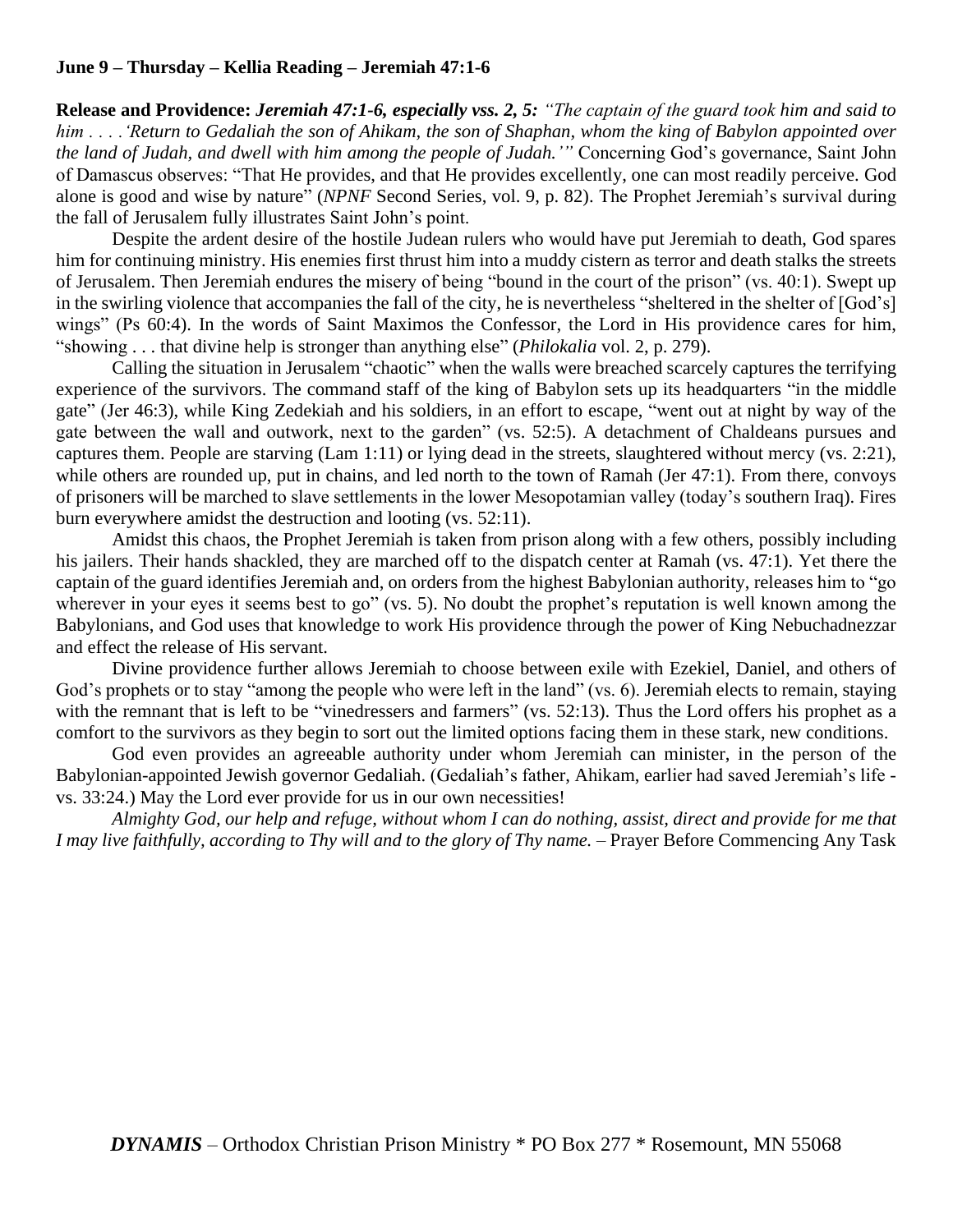# **June 10 – Friday – Kellia Reading – Deuteronomy 3:21-29**

**Prayer Denied:** *Deuteronomy 3:21-29, especially vs. 27: "Lift your eyes toward the sea, the north wind, the south wind, and the sunrise; behold it with your eyes, for you will not cross over this Jordan."* In Christ we are like children with God as our Father (Eph 4:6) **–** a loving Father. We who are made in His image (Gn 1:27) naturally beseech Him to permit us to have a share in His work in this fallen world. The Lord Jesus encourages us to pray always to our Father in Heaven: "I say to you, whatever things you ask when you pray, believe that you receive them, and you will have them" (Mk 11:24). Despite such assurances there is no *carte blanche* to guarantee our prayer's fulfillment – yet neither does a lack of response from God necessarily indicate that we are in His disfavor.

Who has not offered heartfelt prayer? King David besought the Lord for the child he conceived by Uriah's wife. Even after the Lord's prophetic word that "your son who is born to you shall surely die" (2 Kgs 12:14), David prayed and "fasted, went in and lay on the ground" for a week, opening his heart's desire before the Lord (vs. 16). Yet "on the seventh day the child died" (vs. 18). How many of us have prayed as rigorously and been denied?

If we look at God's message in refusing David, however, we understand why the great Moses, despite years of service to God, is likewise denied his heart's petition. When God refuses our prayers, He does so graciously, continuing to assure us that our life in His service is neither wasted nor fruitless. We learn that whenever God denies a petition, He may yet reserve another portion for us in the future, in order to fulfill the vision He originally awakened within us.

Most of Moses' prayers are heard and answered by God, even on occasions when positive answers seem unlikely. For example, the Lord announces His intention to strike the Israelites "with death and destroy them" at Kadesh Barnea for refusing to advance into the Promised Land (Nm 14:12). But when Moses beseeches the Lord to "remit the sin of this people according to Your great mercy, as You were merciful to them from Egypt even until now" (vs. 19), the Lord pardons them. Rest assured that even in discouraging circumstances we can place our heart's desires before God. Our God is a compassionate, loving Father.

In the present case Moses' request is denied, yet the Lord is not callous in his refusal. He instructs His prophet to ascend a mountain and survey the whole land from there (Dt 3:27). Next, he is to "command Joshua, strengthen him and encourage him; for he will go over before this people" (vs. 28). Thus, God affirms His promise that Israel will inherit the land and that Moses' years of struggle were not in vain. The desire in Moses' prayer "to see the land" is blessed, but the time has now come for leadership to pass to Joshua. And already, with the defeat of the two Amorite kings east of the Jordan (2:32-33; 3:3), the Lord has given Moses a foretaste of Israel's success in the land to the west.

Most significantly, the Lord gives Moses a vital role in the conquest that lies ahead: to "command Joshua, strengthen him and encourage him" (3:28). Moses' wisdom is to be handed on personally to the young leader of the next generation. Now it is Joshua's turn to give Israel every "cause . . . to inherit the land you see" (vs. 28).

*O Compassionate God, Thou knowest our necessities before we ask: mercifully give us those things, which for our unworthiness we dare not, and for our blindness we cannot, ask.*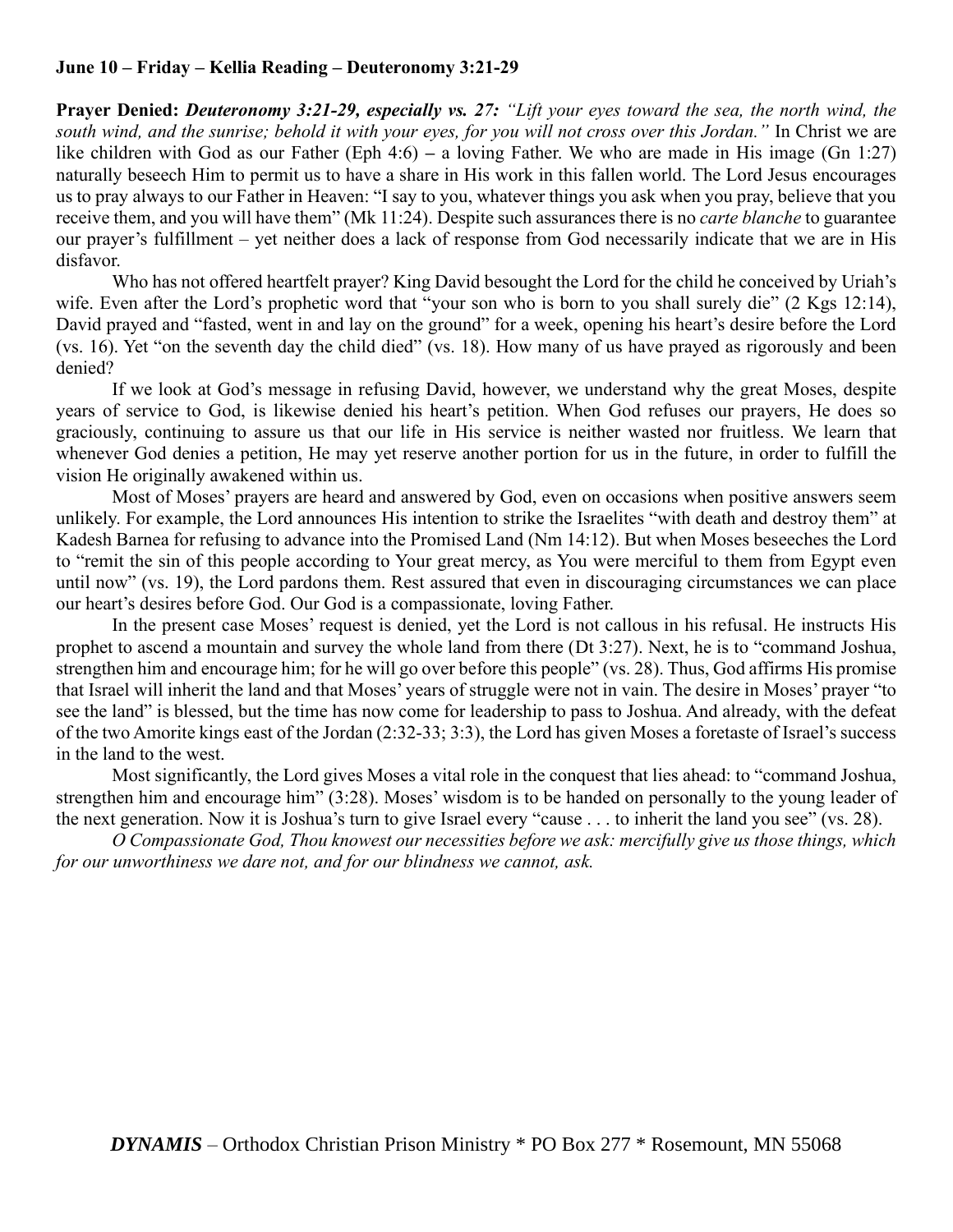### **June 11 – Saturday – Kellia Reading – Deuteronomy 4:1-9**

**Finding Life:** *Deuteronomy 4:1-9, especially vs. 1: "Now, O Israel, listen to the ordinances and judgments I teach you today to observe, that you may live. . . ."* Before catechumens join the Body of Christ, the Church prays that they will be inscribed in God's "Book of Life." She begs God to remove all delusions so that they may know the Lord as "the only true God" and by His grace "walk in all [His] commandments."

Note the correspondence between the latter phrases of this prayer for catechumens and today's passage from Deuteronomy. According to the prayer, "if a man do these things, he shall find life in them." The issue is to *find life*, and truly live.

In Deuteronomy, the Prophet Moses strives to impress on God's people that the way to find life is to practice the way of the Lord. God's teaching is as true for Orthodox Christians today as it was for His people under the Old Covenant. Spiritual death and destruction always remain a possibility. In order to "inherit the land the Lord God of your fathers is giving you" (Dt 4:1) we must never "add to the word I command you, nor take from it" (vs. 2). The holy faith delivered to us by the prophets and apostles demands a choice between life and death. Finding life, very plainly, demands obedience, constancy in prayer and worship and, above all, watchfulness over our hearts and souls and adherence to what is required of us.

Notice how Moses stresses obedience as the way to life. God has revealed how we are to walk – how we are to live. It is up to us to "listen to the ordinances and judgments" of God (vs. 1). Obedience begins with attention to what the Lord expects. There is no *adjusting* or *accommodating* because of fads, opinions, or moral trends in society. God's revelation is not subject to tampering to suit ourselves. Let us be like those of old who "who held fast to the Lord your God" (vs. 4) and remained alive with hope of the Promised Land before them.

When a significant number of Israelites participated in the pagan worship of the Moabite idol (the "Baal of Peor"), Moses deemed their actions tantamount to *adding* to God's statutes and ordinances (Nm 25:3). The people were invited to idolatrous sacrifices that included cultic "fornication with the daughters of Moab" (vs. 1), sacrifices, and idol worship (vs. 2). Succumbing to the allure of those debased fertility rites accordingly brought death, execution, and plague (vs. 8-9). We do not find life when we *add* forbidden activities that we find attractive, only by strictly obeying the word of God.

Moses now reminds the Israelites that those "who held fast to the Lord your God are alive today" (Dt 4:4). The obedient Christian "holds fast" through Orthodox prayer and worship. This is why the Church cautions us not to frequent "the meetings of heretics and schismatics" (*Pocket Prayer Book for Orthodox Christians*, p. 39), nor should we "[forsake] the assembling of ourselves together, as is the manner of some" (Heb 10:25). We receive blessing from regular prayer and worship. "In everything by prayer and supplication, with thanksgiving, let your requests be made known to God; and the peace of God, which surpasses all understanding, will guard your hearts and minds through Christ Jesus" (Phil 4:6-7).

Finally, the Prophet Moses teaches us to attend to our souls and never "forget all the things your eyes saw . . . lest they depart from your heart all the days of your life" (Dt 4:9). "Without watchfulness . . . ignorance is not recognized, it is camouflaged, it hides, it is full of conceit, especially in the contemporary technological, conceited, and arrogant man," says Archimandrite Ioannikios Kotsanis (*Themes of the Philokalia Number 1*, p. 27). Let us post a guard within our heart, in order that the Lord may always abide there.

*From my youth up many passions have warred against me. But do Thou help and save me, O my Savior. Yea, let my humble heart be lighted by Thy fear, lest it rise and fall from Thee.* – Orthos verses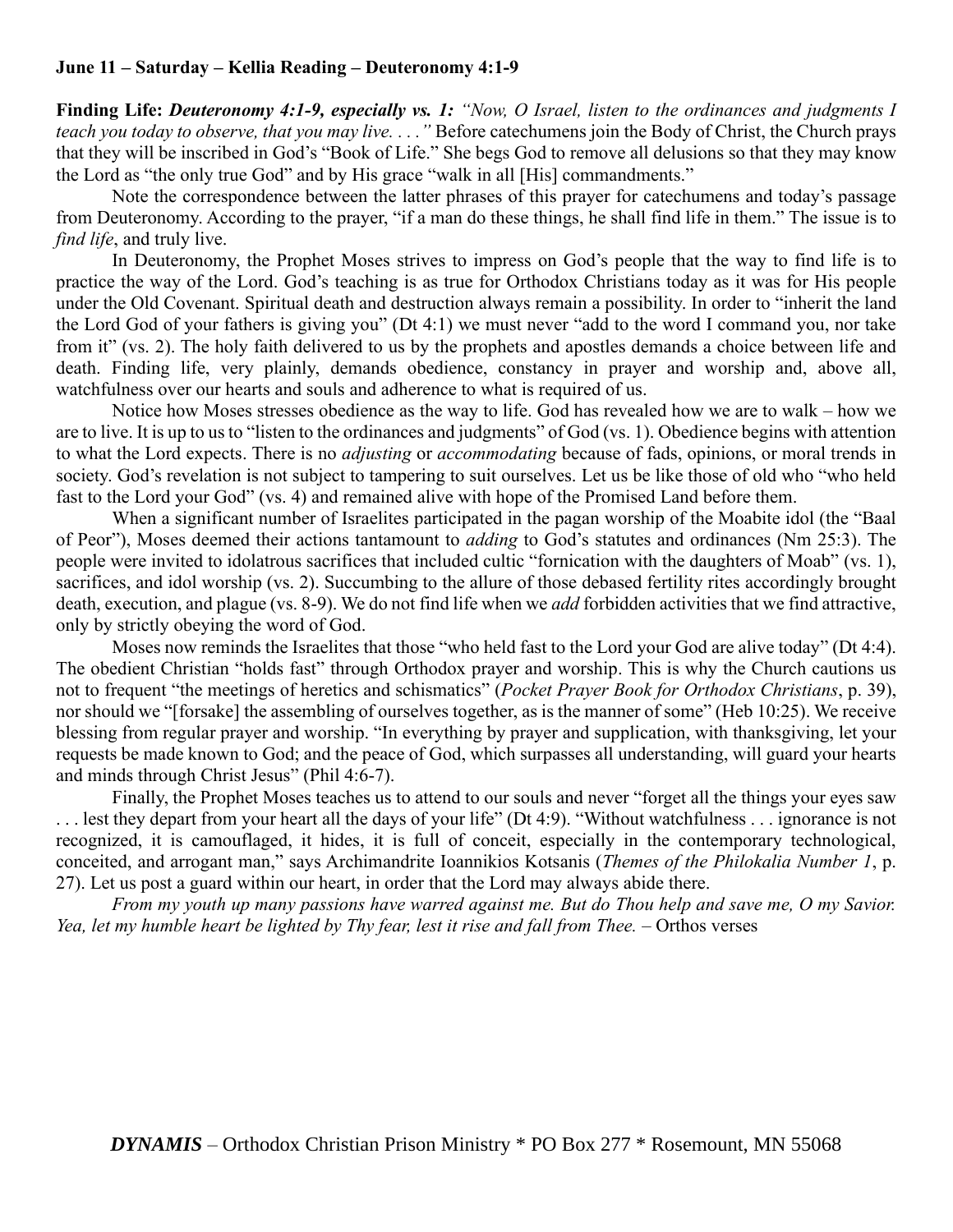# **June 12 – Sunday of Pentecost, Tone 7 First Reading at Vespers for Pentecost – Numbers 11:16-17, 24-29**

**The Holy Spirit:** *Numbers 11:16-17, 24-29, especially vs. 25: "Then the Lord descended in the cloud and spoke to him and took of the Spirit upon him, and put Him upon the seventy men of the elders; and when the Spirit rested upon them, they prophesied, although they never did so again."* This passage, read at Vespers for Pentecost, illumines major aspects of the teaching embedded in that service: "The Holy Spirit provideth all; overfloweth with prophecy; fulfilleth the priesthood; and hath taught wisdom to the illiterate. He hath revealed the fishermen as theologians. He bringeth together all laws of the Church. Wherefore, O Comforter, equal to the Father in substance and the throne, glory to Thee!" (Vespers of Pentecost).

The reading draws from the experience of the ancient people of God, yet at the same time it reveals the Holy Spirit as the provider of every gift for the Church in her common life. In particular, the Spirit empowers the diversity of ministry among God's people. He completes the ministry of the priesthood by imparting wisdom to all the faithful, even those lacking in formal education, thus enabling the Church to carry out its administrative tasks well.

The Prophet Moses, wilderness leader of ancient Israel, has become overwhelmed by the burdens of his office. He reaches a point of desperation and cries out to God, "If You treat me like this, kill me here and now – if I find mercy in Your sight – and do not let me see my maltreatment" (Nm 11:15). God responds by directing Moses to "gather to Me seventy men from the elders of Israel" upon whom the Lord would place His Spirit (vs. 16).

The Church clearly needs a diversity of gifts in order to carry on our Lord Jesus' mission and worship. As the apostle teaches, many different ministries are required, but it is the *same Spirit* who provides the various skills and abilities (1 Cor 12:4-5, 11).

Observe how the Holy Spirit empowers the seventy with prophecy to assist in leading Israel (Nm 11:25). Prophesy is essential among the Spirit's gifts – a capacity that Saint John Chrysostom describes as "not only the telling of things future but also of the present" (*Homily on First Timothy*, p. 423). It includes the power to speak forthrightly of conditions in both Church and society. In a time of widespread secularization, when the Church is becoming more and more alien to this world, this insightful gift of the Spirit is vital in preventing the faithful from being led away from the Gospel's truth.

Moses was a member of the tribe of Levi (Ex 2:1-2), the clan of Israel that God set aside to serve in the tabernacle (Nm 1:53). Israel's priestly caste traced its descent from Aaron, Moses' brother (vss. 3:9-10), as did the Levites. Thus when the gift of the Spirit was bestowed upon elders from all twelve of Israel's tribes, the Lord was revealing the intended relationship between God's people and our bishops and priests. All members of the Body of Christ are to work with the clergy in carrying out the mission of the Church.

The case of Eldad and Medad is instructive. They did "not come to the tabernacle" for the induction of the seventy elders who serve on the Sanhedrin, the governing council of Israel, and yet the Holy Spirit also comes upon them (vs. 11:26). The holy wisdom imparted to the Church by the Spirit is not confined to our seminaries! Many among the faithful become well grounded in the faith through worship, prayer, and spiritual ascesis.

Finally, the Holy Spirit assists the Church in every administrative task, distributing light and wisdom to clergy and laity alike. Although the seventy elders did not become priests, they nevertheless helped Moses "bear the wrath of the people" in the other aspects of governance (vs. 17).

*O Christ our God, send upon Thy People the Comforter, who is Thy Spirit and the Spirit of the Father, that in Him we may be strengthened to serve Thee worthily before the world.* – Canon of Pentecost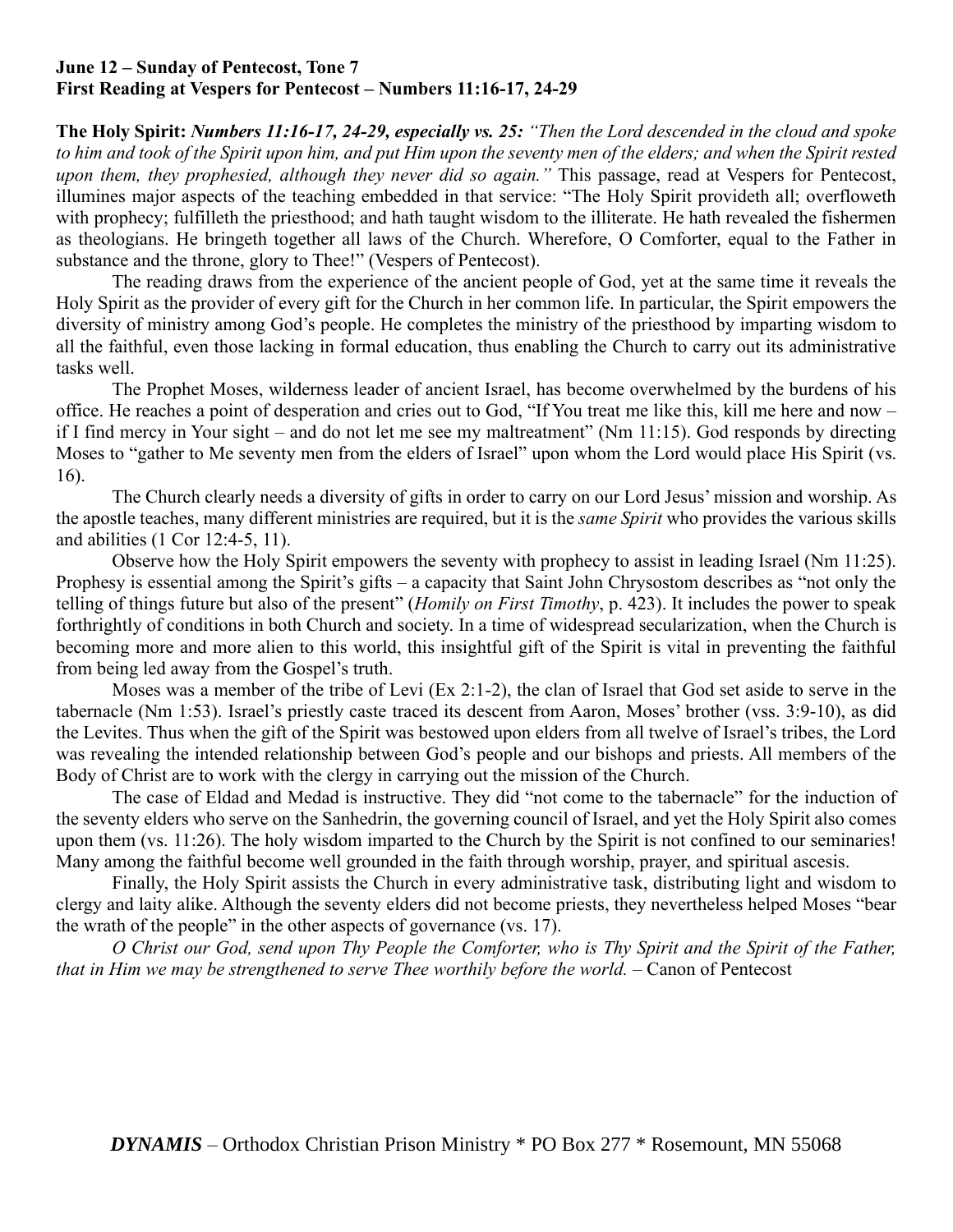# **June 13 – Monday of the First Week after Pentecost Second Reading at Vespers for Pentecost – Joel 2:23-3:5**

**Recompense:** *Joel 2:23-3:5, especially vs. 2: "And in those days I shall pour out My Spirit on My servants and on My handmaids."* The Prophet Joel foretells an outpouring of the Spirit of God. Centuries later, the Apostle Peter declares its arrival: "This is what was spoken by the prophet Joel" (Acts 2:16). We are living in the days that Joel foresaw: days "which the Lord hath made; let us rejoice and be glad therein" (Ps 117:24). God has endowed us "with the seal of the Spirit" (baptismal prayer of ablution). Indeed, "we have received the heavenly Spirit . . . for He hath saved us" (post-communion hymn). Consider the wonder of this fulfillment, which is cause for rejoicing and gladness as "children of Zion" (Joel 2:23)! "This is the Lord's doing, and it is marvelous in our eyes" (Ps 117:23).

Over the years of our lives, "the grasshopper and the locust . . . the blight and the caterpillar," i.e., our sins, "have eaten" away at our spiritual vitality (Joel 2:25). Stripping life from our hearts and souls, this devouring horde comes upon us like a "great army," eating up our joy, peace, and purity. The Lord allows these consequences to come upon us as a result of our wrongdoings and transgressions.

But let us be clear: we allow this swarm to eat up the spiritual food that God would give us. Yet at this very moment the Lord Jesus Christ, who fully assumed our humanity, has prepared a place for us at His heavenly banquet table. After all, we have potential to enjoy life as His own sons and daughters. He longs for us to come home to Him like awakened prodigals, as penitent children. Come, let us "eat abundantly and be satisfied and . . . praise the name of the Lord [our] God for what He has so wondrously done unto [us]" (vs. 26).

What has God done? In the Divine Liturgy, Saint John Chrysostom reminds us that He did not "cease to do all things until" He had "brought us up to heaven, and . . . endowed us with [His] Kingdom which is to come." God Himself took flesh from the Virgin. The Son of God "Himself has suffered, being tempted . . . to aid those who are tempted" (Heb 2:18). And what is more, He is "food indeed" to us, His People – the "bread which came" down from heaven" that we may eat and "live forever" (Jn 6:55,58).

Consider the present condition of our life in Christ. As members of the Church of the Living God, when we confess our sins, the Lord removes our *shame forever* (Joel 2:26). Listen to Him: "Know that I am in the midst of Israel; that I am the Lord your God" (vs. 27). He showers us with "the early and the late rain" (vs. 23) of the Holy Spirit. Indeed, we pray to a *good* God, asking Him during the anaphora to "send down Thy Holy Spirit upon *us* and upon these *gifts.*" Do we imagine that He does not honor the prayers of His beloved? The Holy Spirit indeed falls upon us to fulfill "the Kingdom of Heaven unto boldness" toward our God. The Lord truly means to "restore to [us] the years . . . the grasshopper and the locust have eaten" (vs. 25).

Children of Zion, let us "be glad and rejoice" (vs. 23), casting the shame of our sins into the oblivion of His mercy and forgiveness; let us "dream dreams, and . . . see visions" of what God can work among us (vs. 3:1). Let us never hesitate to "call upon the name of the Lord" that we may be saved, "for in Mount Zion and Jerusalem shall be deliverance, as the Lord Himself said" (vs. 5). Never forget that "He Who rose again from the dead, Christ our true God. . . . [has] mercy on us and [saves] us, forasmuch as He is good and loveth mankind" (dismissal prayer).

*May the blessing of the Lord and His mercy come upon us through His grace and love toward mankind, always, now and ever, and unto ages of ages. Amen. –* Priest's Prayer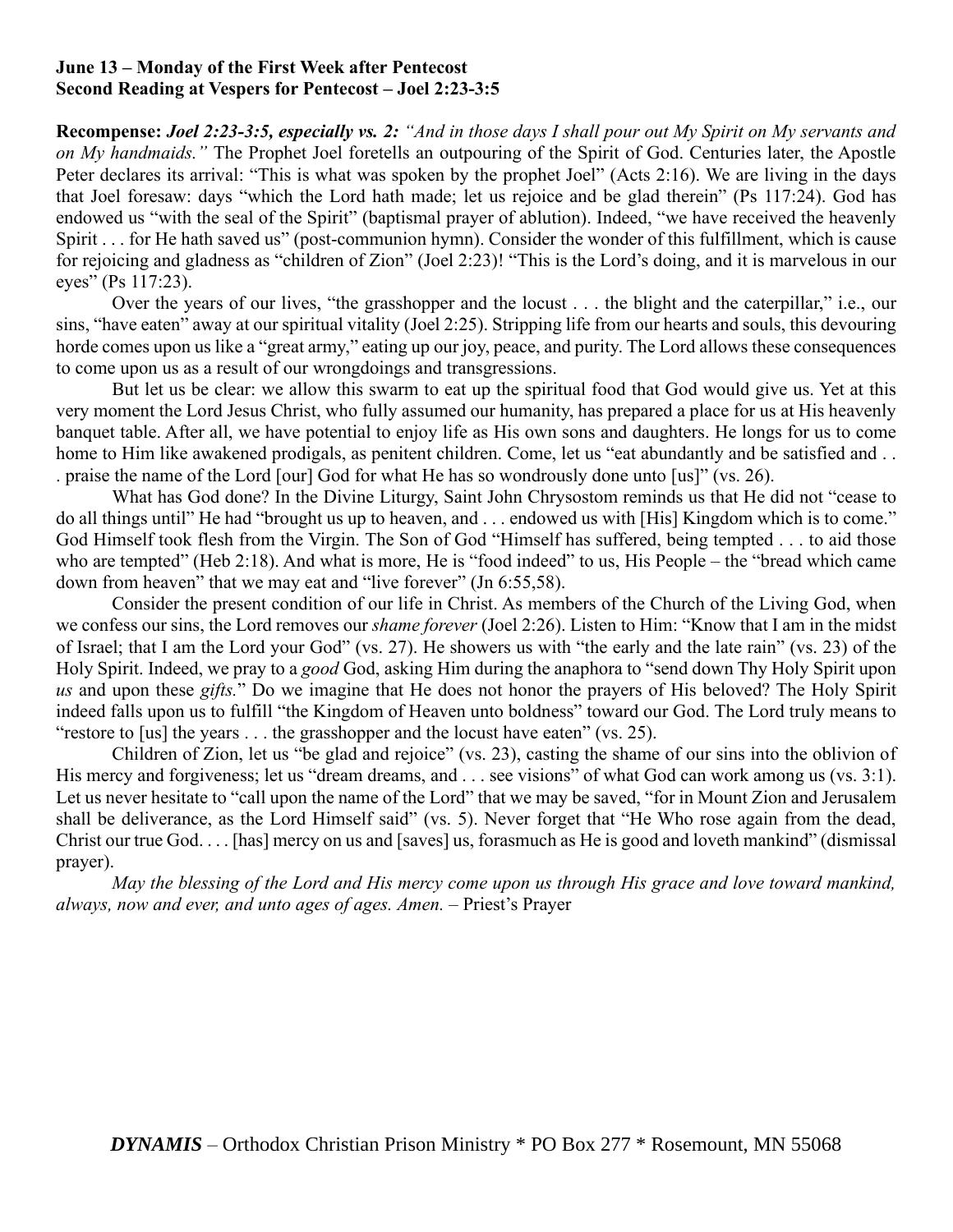### **June 14 – Tuesday of the First Week after Pentecost Third Reading at Vespers for Pentecost – Ezekiel 36:24-28**

**Coming Home:** *Ezekiel 36:24-28, especially vs. 24: "For I will take you from among the nations, gather you from all the lands, and bring you into your land."* The longing of Jews around the world for a permanent homeland is partly a result of the prophetic work of Ezekiel, who ended his life in exile in Babylon. The modern Zionist movement arose in the mid-nineteenth century and sought to secure land for Jewish settlers in Palestine. At first, Zionists did little more than establish a few isolated Jewish agricultural settlements in Palestine. After the area became a British mandate, however, more land was purchased and immigration increased. From 1929 to 1936, protests by Palestinian Arabs – Christians and Muslims alike – led to the idea of partition. After World War II and two local wars, Israel gained full statehood. Large-scale immigration followed and ethnic tensions only increased.

How then do Orthodox Christians, who are the New Israel, the true people of God, understand Ezekiel's prophecy? How do we interpret "bring you into your land" (vs. 24) when we are a worldwide people who in many lands? Although the first and last verses of this prophecy speak of *land*, the prophecy is primarily concerned with God's promise to transform the hearts of His people by the Holy Spirit. The work of the Spirit in our hearts is what enables us to "walk in [His] requirements . . . keep [His] judgments and . . . be [His] People" (vss. 27-28).

The prayer "O Heavenly King" begins many of our Orthodox services, declaring that the Holy Spirit is "everywhere present and fillest all things." Every land falls under the sovereignty of God; nothing lies beyond His rule and providence. Wherever we are *is* the Lord's land, requiring us to seek the infilling of the Spirit and endeavor to follow and observe God's gracious governance. Above all, we understand that all *land* lies within the Kingdom of God, which is "not of this world" (Jn 18:36). We enter its boundaries of this kingdom when we gather as Church.

When we are assembled as His people, the Spirit is known to "come and dwell in us and cleanse us of every stain of sin," as the prayer further reveals. In fact, if He does not *cleanse us* and *dwell in us*, we are not the Church. His renewing and purifying work becomes most evident in the mystery of baptism, for thereby God bestows upon us "a new birth through water and the Spirit." By His action we are enabled to cast off idols and false gods that pollute our hearts and separate us from God, leaving us to grope blindly in the kingdom of aliens.

The sacraments received in the Church are the means by which God gives us a heart of flesh and puts His Spirit within us (Ez 36:26-27). This is why, at every celebration of the Divine Liturgy, we pray the Lord to "send down Thy Holy Spirit" – not only on the "gifts here spread forth" but also "upon us. . . . unto communion of the Thy Holy Spirit, unto the fulfillment of the Kingdom of Heaven, unto boldness toward Thee, and not unto judgment or unto condemnation." Only in this way can we "keep [Your] judgments and do them" (vs. 27).

While the Jews still seek to establish their "own land" here on earth by means of human strength, we are blessed to know the kingdom within our hearts where God rules, now and ever. We are enabled by the power of the Spirit to "dwell in the land [God] gave to [our] fathers," for we are His people and He is our God (vs. 28).

*All-Holy Spirit, issuing from the Father and coming through the Son upon us, save and sanctify all those who know Thee as God, Life, and Life-giver.* – Verses of Pentecost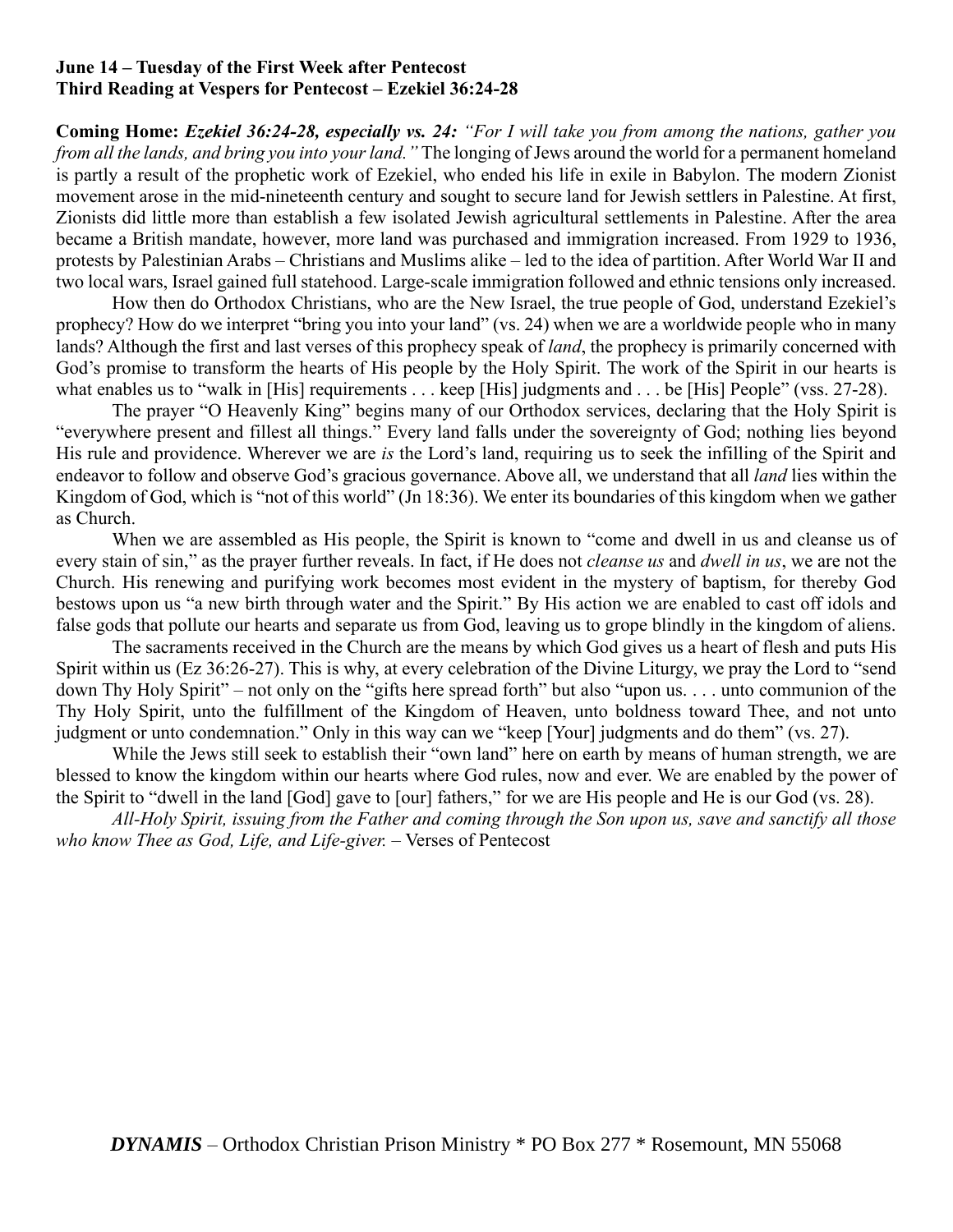## **June 5 – Wednesday – Kellia Reading – Deuteronomy 4:15-24**

**Idolatry:** *Deuteronomy 4:15-24, especially vss. 15-16: "So be careful to guard your souls, for you saw no form when the Lord spoke to you at Horeb on the mountain from the midst of the fire. Do not act lawlessly and make for yourselves a carved form of any image. . . ."* A fine parallel exists between Moses' teaching in the present reading and the doctrine of Saint Paul in his epistle to the Romans. We begin our study of this parallel with the following digest from Romans 1: "Since the creation of the world, [God's] invisible attributes are clearly seen . . . by the things that are made" (vs. 20). "Men . . . suppress the truth in unrighteousness (vs. 18). . . . Although they knew God, they did not glorify Him as God, nor were thankful (vs. 21). . . . [but] exchanged the truth of God for the lie, and worshiped and served the creature rather than the Creator" (vs. 25).

Both prophet and apostle start with the invisible nature of God, then trace the emergence of idolatry to its source: the acceptance of the corrupting lie that one can serve and worship creatures (Dt 4:16; Rom 1:25). Each one lists various physical entities (Dt 4:16-19; Rom 1:23) that may become objects of devotion in place of "the Lord [who] spoke to you at Horeb" (Dt 4:15) and "brought you out of . . . Egypt, to be His people, an inheritance, as you are this day" (vs. 20), "for the Lord your God is a consuming fire, a jealous God" (vs. 24).

Reverence for material things is in itself a healthy and natural movement of the heart and mind. "How magnified are Thy works, O Lord! In wisdom hast Thou made them all; the earth is filled with Thy creation" (Ps 103:26). Trouble begins when we "exchange of the truth of God for the lie" (Rom 1:25). Men start to believe that *creation holds supreme value* and deserves our highest reverence and devotion. Here we find the source of idolatry, that dead-end into which the devil constantly invites us. We see precisely what is wrong with the secular culture around us: a supreme devotion to and worship of material things to the exclusion of all else.

Today many secularists pride themselves on being free of religion. They naturally reject any devotion to deities in "the likeness of any cattle on the earth, or the likeness of any winged bird that flies under heaven, the likeness of anything that creeps on the ground, or the likeness of any fish in the waters beneath the earth" (Dt 4:17-18). How could people "worship them, and serve them" (vs. 19)? Note, however, that the kernel of the problem lies in the service of "the creature rather than the Creator" (Rom 1:25), which is *the* central error of secularism.

The Apostle Paul continues his teaching by linking the service of things to mankind's capture by "vile passions" (vs. 26). For example, "women exchanged the natural use for what is against nature. Likewise also the men, leaving the natural use of the woman, burned in their lust for one another" (vss. 26-27). There is a predictable connection between serving things, rather than God, and living a life of moral decadence. Moses cautions his people against troubles of this very sort by using examples of the debaucheries of the cult of the Baal Peor (Dt 4:3).

God's prophet calls us to worship the unseen, invisible, and ever-present Lord and God who acts for His people in time and history, who takes us to be His own and brings us forth "out of the iron furnace [of our passions], from Egypt [the mindset of worshiping things], to be His people, an inheritance" (vs. 20). We must ask ourselves how it is that we have come to "despise the riches of His goodness, forbearance, and longsuffering" (Rom 2:4) in order to serve material goals as our first love, so as to set even God aside?

*Receive me, a slave to pleasures, O Fountain of life that takest away the sin of the world.* – Pre-communion Prayer of Saint Basil the Great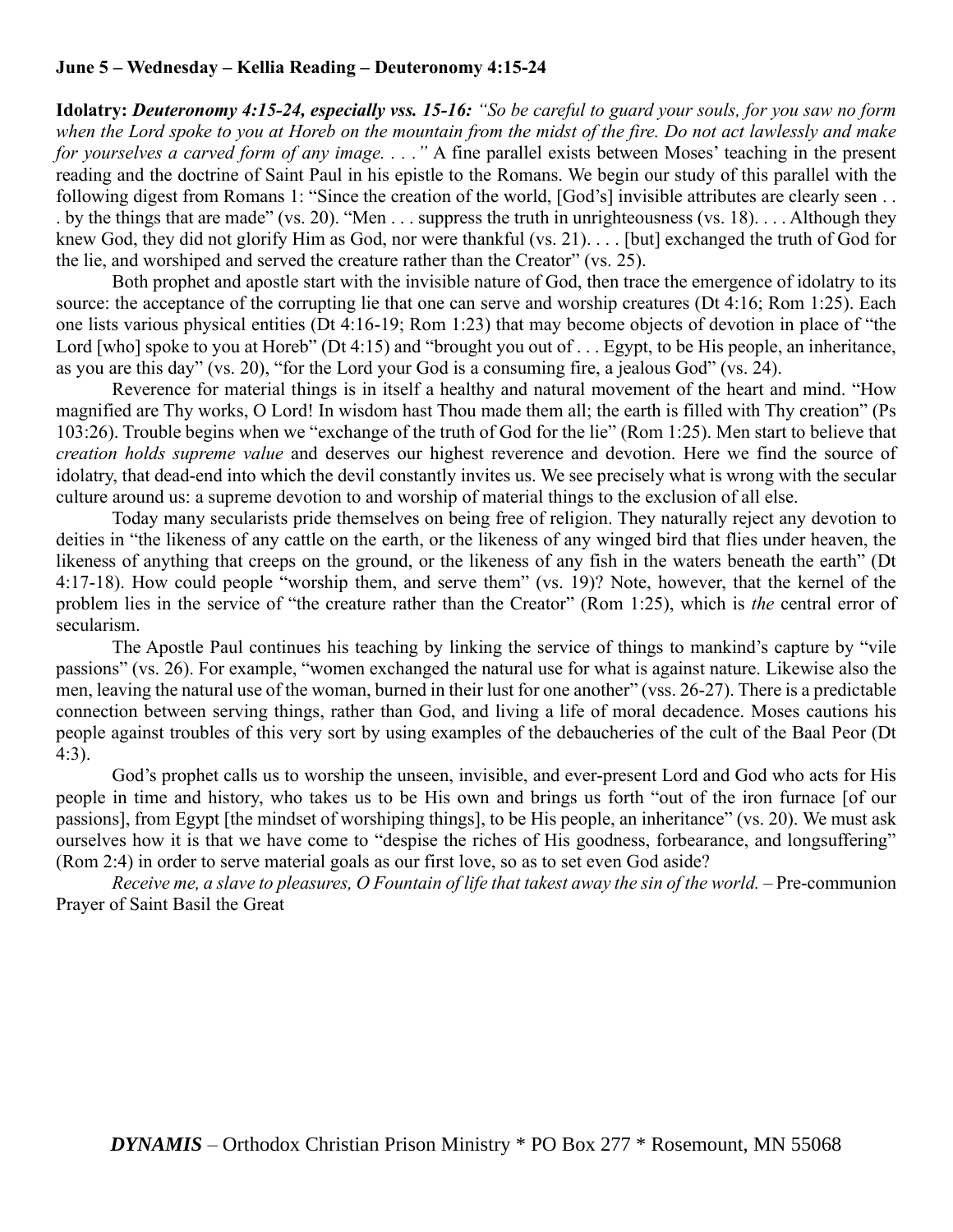# **June 16 – Thursday – Kellia Reading – Deuteronomy 4:25-31**

**A Merciful God:** *Deuteronomy 4:25-31, especially vs. 31: "For the Lord your God is a merciful God. He will not forsake you nor annihilate you, nor forget the covenant of your fathers, which He swore to them."* The Prophet Moses seeks to convince God's people of the dangers of idolatry, continuing his emphasis on this theme in the following passage: "You will be utterly destroyed from the land you are crossing over the Jordan to inherit. You will not live long on it but will be utterly annihilated" (vs. 26). Let us follow the great prophet as he reviews this problem.

First Moses qualifies his pronouncement of God's judgment: *if* the people "act lawlessly and make a carved form of anything and do evil in the sight of the Lord your God to provoke Him to anger" (vs. 25), then consequences will follow. He assumes that we enjoy the freedom to choose to serve material things, or to refrain from idolatry. The goal of possessing the land of our heart remains conditioned on obedience, i.e., being "utterly annihilated" (vs. 26).

Note, however, that the tenor of his speech changes in verse 27. If we read over the whole passage again, we see that the great Lawgiver departs from the conditional framework he invokes at the beginning, when he tentatively declares God's judgment. Now he speaks prophetically, declaring what actually will take place: "The Lord will scatter you among all the nations, and you will be left few in number among the nations" (vs. 27), serving "different gods, the works of men's hands, wood and stone" (vs. 28), until at last "you will seek the Lord your God" (vs. 29). What he first states as *possible*, he now declares as *prophecy*, for he knows our proclivity to sin and self-indulgence!

Now Moses once again speaks conditionally: "You will find Him when you seek Him with all your heart and with all soul in your tribulation" (vs. 29). God is near when we repent, and so Moses again reverts to prophecy: "All these words will find you at the end of days, when you turn to the Lord your God and obey His voice" (vs. 30).

By shifting from conditional statements to prophecy, Moses encapsulates the future of the people of the Old Covenant. Human history is predictable, because we human beings are sinners who constantly provoke the wrath of God. At times ancient Israel indeed sought and found the God who is *merciful* (vs. 31). But a dismal forecast *includes* a proclamation of the Lord's mercy.

Take careful note when Moses declares God's mercy. We Orthodox Christians, as the successors of ancient Israel, cannot expect to escape God's punishment when we sin. The Lord allows us to experience the consequences of our actions. Who can say with complete certainty that the fall of Byzantium did not come upon the Orthodox Christian empire, at least in some measure, as a judgment from God? Who can say with utter confidence that the terrible atheistic yoke that fell over many of the Orthodox countries of Europe did not contain within it an element of divine justice? Lord have mercy!

By all means we should hearken to the Prophet Moses, who tells us that when "all these words will find you at the end of days" (vs. 30), we are to "seek the Lord your God, and you will find Him" (vs. 29). We should definitely place our hope in finding God despite our terrible shortcomings and sins! Moses is a prophet for all generations. He assures us that we may expect to *find* God, "for the Lord your God is a merciful God. He will not forsake you nor annihilate you, nor forget the covenant of your fathers" (vs. 31). His words resonate with the teaching of the apostles and the Church: "If we confess our sins, He is faithful and just to forgive us our sins and to cleanse us from all unrighteousness" (1 Jn 1:9).

*Have mercy on us, O God, according to Thy great goodness; hearken and have mercy.*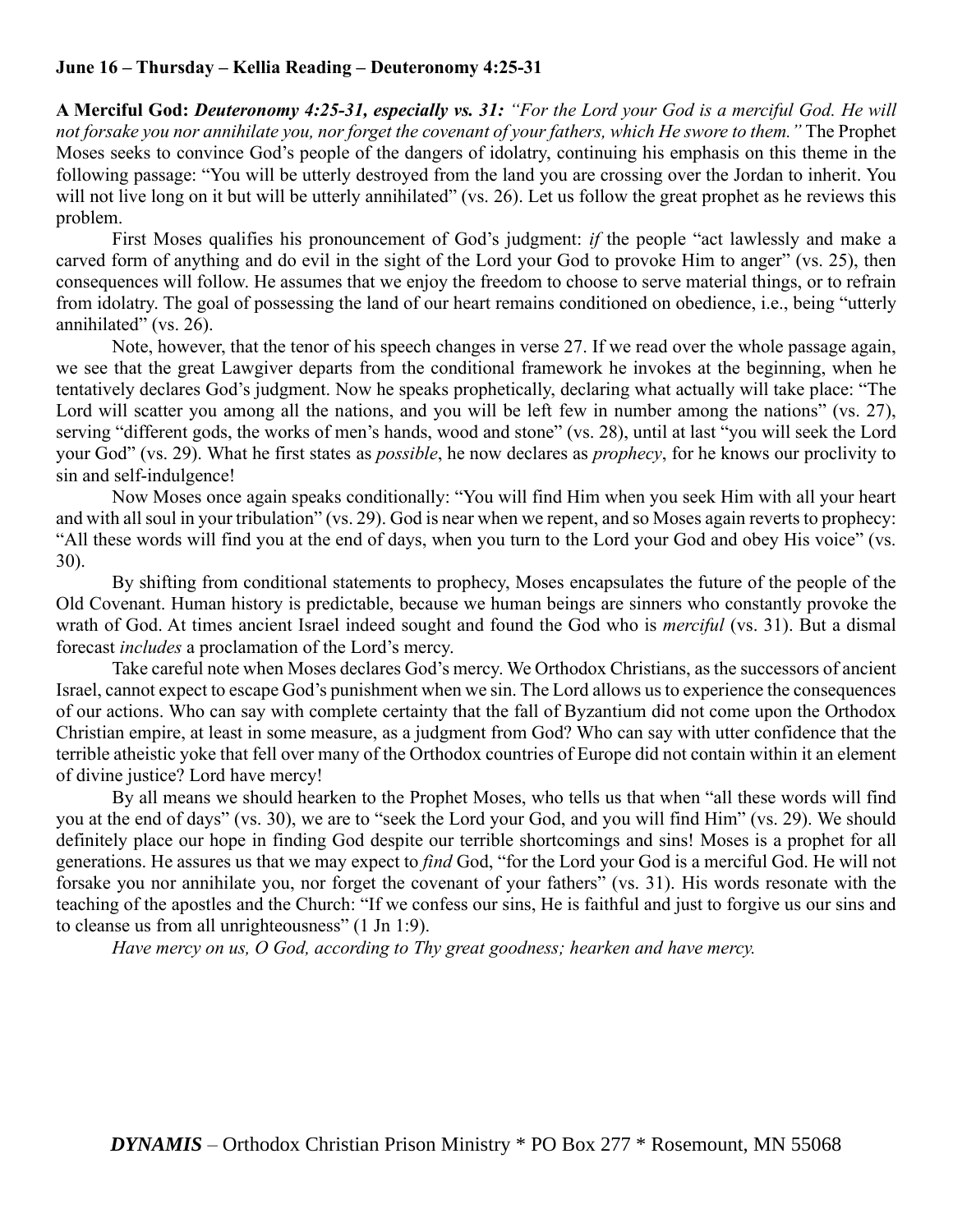# **June 17 – Friday – Kellia Reading - Deuteronomy 5:1-6, 16-33**

**Theophanies:** *Deuteronomy 5:1-6, 16-33, especially vs. 24***:** *"Surely the Lord our God showed us His glory and His greatness, and we heard His voice from the midst of the fire. We saw this day that God speaks with man; yet he still lives."* In these verses from Deuteronomy, the Prophet Moses reminds the people of God of the lasting importance of their forefathers' encounter with the Lord at Mount Horeb (also called Mount Sinai, cf. Ex 19). Since that time, as a result, God's people have sung this verse: "God is the Lord, and hath appeared unto us" (Ps 117:26).

What the prophet records, especially concerning Sinai, is a true appearance of God: a *face to face* meeting that includes spoken words, covenanting actions, moral demands, and evocations of dread along with consuming fire. This encounter kindled a longing for divine guidance. Orthodox Christians call such divine events a *theophany* or "appearance of God."

All true theophanies are meetings of created persons with God's Person. In the ancient Hebrew version of this passage, the encounter between God and His people is clearly revealed as *face to face*. Not only is God's attention directed toward them, but they find that God is present to them. It is a relationship of *I and thou*: God is the *I am* and they are *in* His image. The Israelites do not physically see God, for He is shrouded in fire, cloud, and thick darkness (Dt 5:4), yet without a doubt they indeed come *face to face* with the One who speaks and makes known His will, demands, and purposes: God as Person.

To meet God is to hear words that burn away and consume our puny objections, resistance, and confusion. Moses reminds the ancient people of God that "the Lord your God is a consuming fire, a jealous God" (vs. 4:24). Likewise, the Apostle Paul teaches us as persons pledged to the Christ our Lord that "our God is a consuming fire" (Heb. 12:29).

God indeed reveals Himself that He may covenant with us (Dt 5:2), establishing an eternally binding set of terms by which we shall be His people and He shall be our God. Moses emphasizes the personal nature of this bond: "The Lord did not make this covenant with your fathers, but with you, all of you alive here today" (vs. 3). Today, in the same manner, the Lord Jesus Christ says: "Drink of this, all of you. This is My Blood of the New Covenant, which is shed for you and for many, for the forgiveness of sins" (*Divine Liturgy of Saint John Chrysostom;* see Mt 26:27, 28).

Every covenant lists terms to which the participating parties must commit – and God's terms always come with moral content. In every true theophany, however, the ethical demands that apply to all men, at all times, and in all places. The six commandments included in this reading are universal social requirements that apply to all men in all the world (Dt 16-21). (The other four commandments – verses 6-15 – are included in the vesperal reading for the first Saturday of Great Lent).

Theophanies evoke reverential dread. The meeting at Sinai that Moses describes is marked by a holy fear deep within God's people, who say: "If we continue to hear the voice of the Lord our God anymore, we shall die" (vs. 25).

A true theophany is *dread-full* and awe-inspiring. It evokes the desire for an intermediary between God and those to whom He appears. Peter, recognizing Christ as God, cries, "Depart from me, for I am a sinful man, O Lord" (Lk 5:8). The people beg Moses, "You go near and hear whatever the Lord our God may say and tell us whatever the Lord our God says to you, and we will hear and do it" (Dt 5:27).

Theophanies are appearances of the Life-giving God who reveals Himself to men as an infallible guide for living *well*, showing us how to possess "the land [we] are to inherit" (vs. 33) – the kingdom within that He offers to us.

*Today the darkness of the world vanisheth with the appearance of our God. Great art Thou, O Lord, and wondrous art Thy works, and no word sufficeth to hymn Thy wonders.* – Great Blessing of the Waters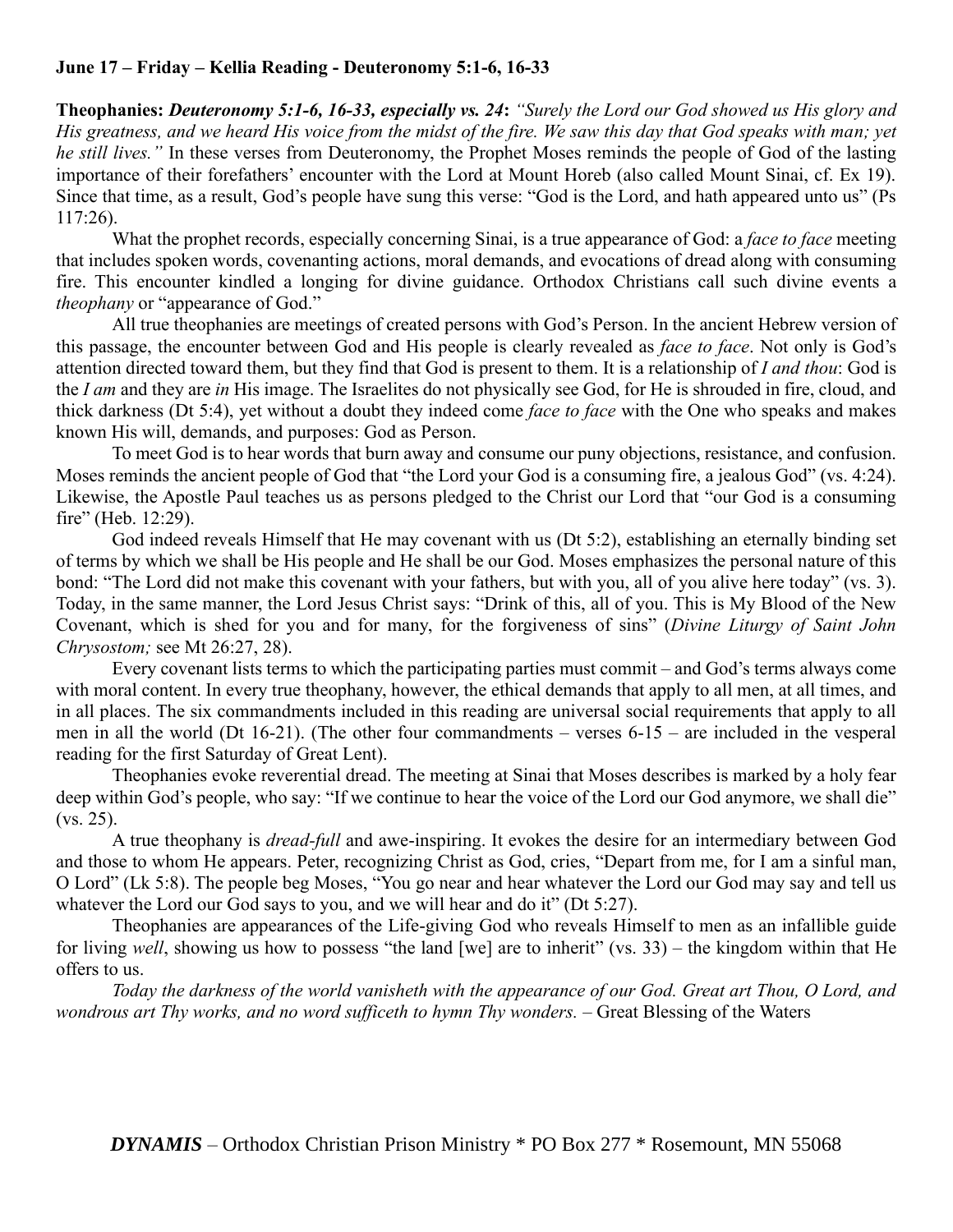### **June 18 – Saturday – Kellia Reading – Deuteronomy 6:1-9**

**With All Our Heart:** *Deuteronomy 6:1-9, especially vss. 4-5: "Hear, O Israel, the Lord our God is one Lord. You shall love the Lord your God from your whole heart, from your whole soul, and from your whole power."* The first ten words of this quotation are called the *Shema*, which is the best-known line of Scripture among devout Jews. They form a principal liturgical text of synagogue worship, and in Hebrew can be rendered using just five words: "Lord our God Lord *echad*."

The final Hebrew word, *echad*, has at least three meanings: *one*, *alone*, and *unique*. Because of these multiple meanings (and because Hebrew has no present tense form of the verb "to be"), there are many possible translations of the *Shema*, all of which are implied in the Hebrew. A contemporary rabbinic scholar offers this translation: "The Lord is our God, and the Lord alone; the Lord is our God, one indivisible Lord; the Lord our God is a unique Lord; the Lord is our God, the Lord is unique" (Plaut, *The Torah*, p. 1369). This same scholar calls the *Shema* "a precious gem, in that the light of faith made its words sparkle with rich brilliance of varied colors."

For Christians verse 5, the second half of the Deuteronomy passage quoted above, is even better known since it occurs in two Gospel passage in different forms (see Mt 22:37 and Lk 10:27). The important point, when comparing all of these versions, is this: love for God is enjoined on His people, Jew and Christian alike, and this love is to be actively expressed through *tangible behavior*. Hence when Saint Luke quotes Deuteronomy 6:5, the passage serves as the prelude to the parable of the Good Samaritan (Lk 10:25-37) – a story that demonstrates how love for God is to be expressed to others in a tangible way.

Crucial to a correct application of the *Shema* and the great commandment to love is the verse the follows: "These words I command you today shall be in your heart and in your soul" (Dt 6:6). The logic of God's word dictates that "the love of God without obedience is not love" (Wright, *Interpreter's Bible* vol. 2, p. 373). God surely expects us to act upon His commands. Thus the Lord is requiring from us a *heart*-centered, continuous awareness of His commandments. If the love of God is truly established within our hearts and souls, it will surely lead us to obey God's commandment to *love your neighbor as yourself* (Lv 19:18; Lk 10:27).

Consider these thoughts from another Jewish scholar, which are in the tradition of the Lord Jesus' teaching: "Of course, love cannot be commanded. No third party can command it nor extort it. No third party can, but the Divine One is able. The commandment to love can only proceed from the mouth of the Lover. Only the Lover can and does say: Love Me! – and He really does so. In His mouth the commandment to love is not a strange, alien word or commandment; it is none other than the voice of Love Himself!" (*The Torah*, p. 1374-5). Yes, so Christ appeals to us with the voice of love.

Finally, how shall we Orthodox Christians fulfill the prophetic demand to teach the Lord's commandments "to your sons, and . . . talk of them when you sit in your house, when you walk by the way" (Dt 6:7)? If these words are spoken from our hearts, then they will most certainly be communicated to our children in a manner that will make a difference, *heart to heart*. Only in this way can God's commands be conveyed with pure and lasting result. Only words from the heart can enter another heart and become established there. Otherwise, our discussion of God's commandments will be merely "head talk" and will not enable our children to embrace the words of life.

*May the saying of my mouth be unto Thy good pleasure, and the meditation of my heart be before Thee for ever, O Lord, my helper and redeemer*. – Psalm 18:14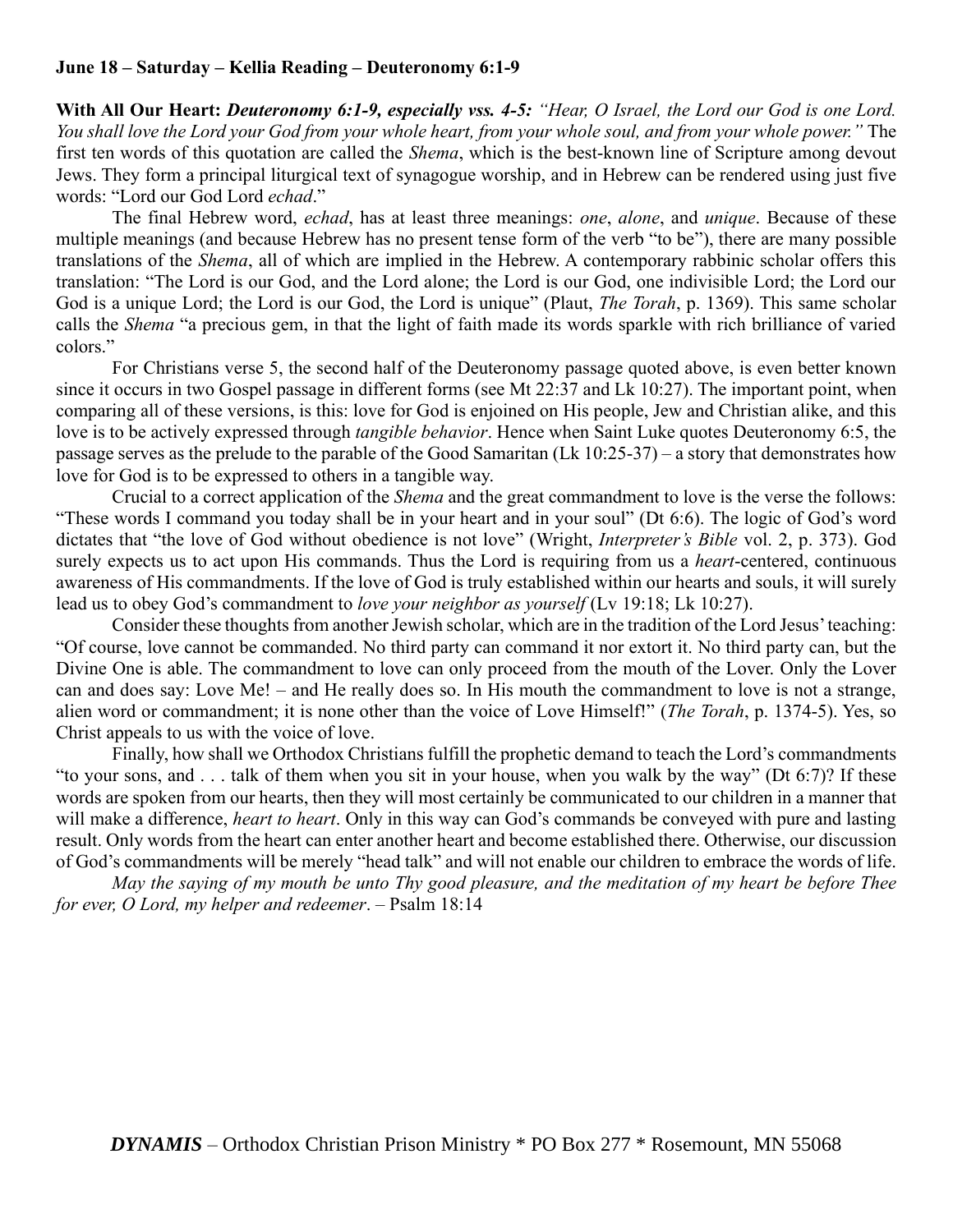## **June 19 – First Reading at Vespers for the Sunday of All Saints – Isaiah 43:9-14, Tone 8**

**God's Testimony:** *Isaiah 43:9-14, especially vs. 12: "*'*I proclaimed, and I saved. I denounced foreign gods so there were none among you. You are My witnesses, and I am a witness,' says the Lord God."* Today's passage from Isaiah begins with a universal statement that embraces all mankind: "All the nations are gathered together" (vs. 9). When in history was such a circumstance true? Is this a prophecy of a situation that will yet come to pass in the future? Close scrutiny suggests that this gathering of the nations is not a *future* condition, for the burden of the passage as a whole speaks of a *present* circumstance. This prophecy of Isaiah, in fact, is true in the present day.

First of all, God names us as His *witnesses*, calling us to testify that He alone is God and that "before Me there was no other" (vss. 10-11). If anyone doubts that God is speaking of a present situation, the Lord makes clear that what He did in the past – "I proclaimed, and I saved I denounced foreign gods" (vs. 12) – establishes a solid set of facts for all ages: He alone is God among all peoples, the Only Existing One. Then the Lord records His actions up to the present, actions carried to their conclusion despite every opposition (vs. 13). He *redeems* and liberates the captives, and even binds their captors (vs. 14).

Let us return now to the initial question: where, in this present, are *all the nations* gathered? Theodoret of Cyrrhus explains that it is the Church that "has gathered all (the nations), and from these nations themselves also have come the heads of the Church. So we see . . . the fulfillment of this prophecy: for Syrians are the leaders of the Syrians, Cicilians of the Cicilians, Romans of the Romans, and barbarians of the barbarians" (*Isaiah Through the Ages,* p. 635). All nations are gathered in the Church, through all of time.

The beauty of this divine declaration is that God not only directs the Church to testify, but also offers Himself and His *Servant*, Christ our Savior, as fellow witnesses (vs. 10). How can we hesitate to stand up for God's truth alongside such unimpeachable Witness? Theodoret notes that "in the course of a conversation with the Jews, Christ our Master declared: 'It is also written in your law that the testimony of two men is true. I am One who bears witness of Myself, and the Father who has sent Me bears witness of Me' (Jn 8:17-18). This is true here likewise: 'I am a witness,' says the Lord God, and My Servant whom I chose'" [Is 43:10] (*Isaiah Through the Ages,* p. 636).

Hear God's testimony then: "I am God, and besides Me there is no one who saves" (vs. 11). The Lord is Savior: salvation is inherent in the universe, in the process of history, and in your life and mine. This fact remains true despite the disruptions caused by sin, satanic interference, and even death – all the universal contradictions that trouble human activity. Hear Him, for God Himself embraced death and once and for all revealed Himself as Savior over death. All the malignancy that opposes God the Life-giver is despoiled and exposed as a fraud.

God's testimony is urgently important for every human being, for the truth of His witness is attested by a long and historically validated record. He saved Joseph from an inescapable pit (Gn 37), Israel from slavery in Egypt (Ex 1-15), the Jews from exile (2 Ez 1), and a small, helpless Infant from genocide in the city of Bethlehem (Mt 1:13-23). The crucified Savior Himself rose from the tomb.

If anyone detects a stirring, an awakening, an illumination of heart and soul when this testimony is considered, then let him acknowledge that its source is from God. God stirs men to flee the despair that weighs down so many in today's world (Is 43:14).

*Stir up, O Lord, Thy faithful people to bring forth a true, life-giving witness unto Thee.*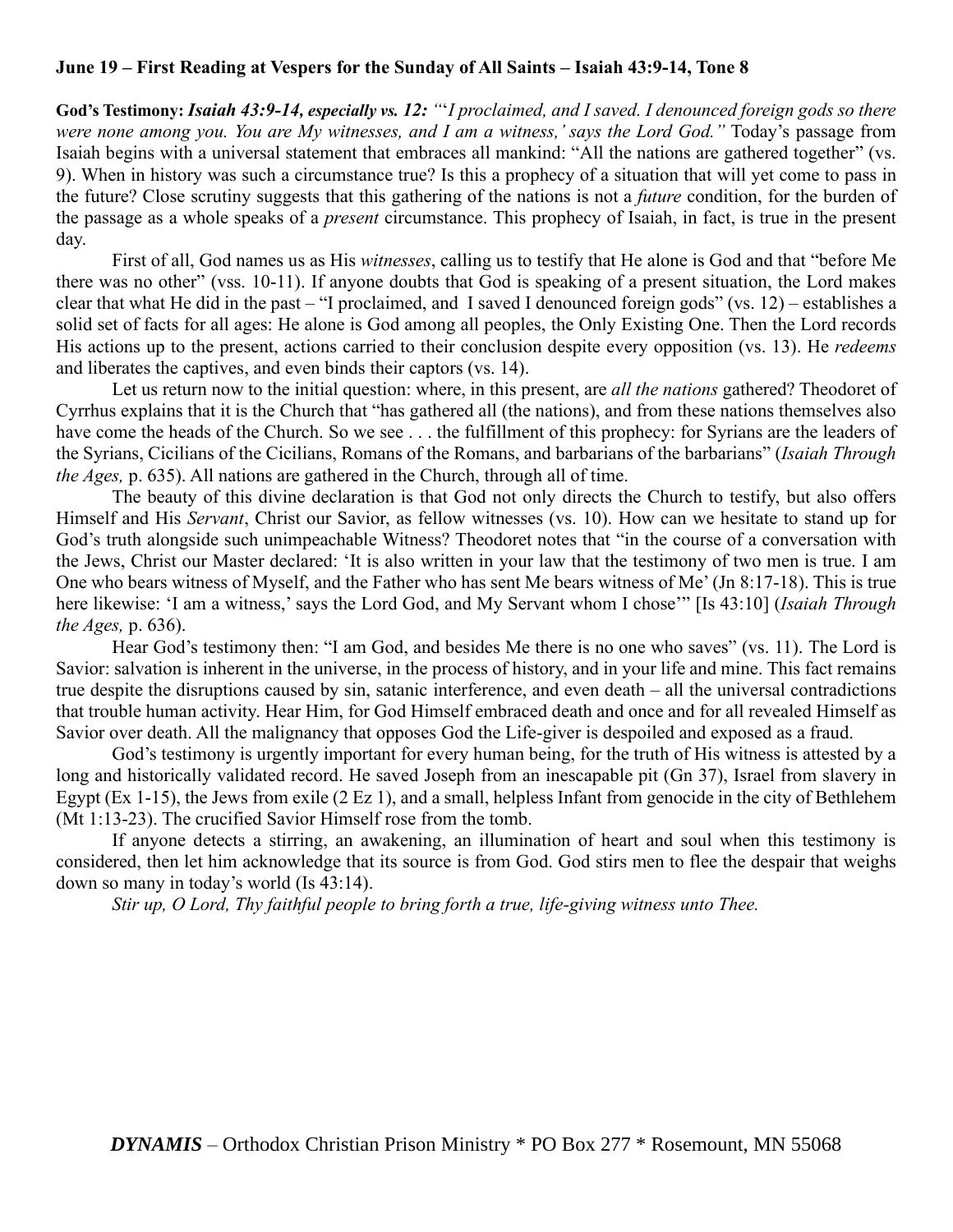### **June 20 – Monday – Second Reading at Vespers for All Saints – Wisdom of Solomon 3:1-9**

**The Saints' Appearance:** *Wisdom 3:1-9, especially vs. 7: "In the time of their visitation they will shine forth, and they will run about like sparks through straw."* At the time of their repose, the Lord visited the saints who now shine forth from the Kingdom of God. "Great kindness [was] shown them, for God tested them and found them worthy of Himself" (vs. 5). The Church merely acknowledges what God has already made apparent by glorifying His holy ones. Here on earth the faithful cease to pray *for* the saints, as we do for our other beloved departed, and instead honor them and seek their intercessions. Knowing that the saints are found worthy in God's eyes, we turn to them in our necessity as to ones who enjoy privilege with Him. Their prayers run like *sparks* to the Lord, igniting His grace and kindling the stubble of our lives no matter how hopeless our situation may appear.

Outwardly the lives of the saints surely seemed wasted or frivolous to the torturers and scoffers of their day, but in truth their hearts and souls remained firmly "in the hand of God" (vs. 1). No torment ever touched them, although "in the eyes of the undiscerning they seemed to have died, and their departure was considered to be misfortune, and their passage from us to be their destruction" (vss. 2-3). The saints burned with the Lord's love: they consumed the dried grass of arrogant error and "bridled the mouths of beasts with their own befitting supplications; and, being beheaded, they themselves beheaded all the hosts of the enemy" (Great Vespers for the Sunday of All Saints). The lives of the saints reveal that our present reality is nothing but smoke and vapor, "for though in man's view they were punished, their hope is full of immortality" (vs. 4). Do not deceived, but praise Christ's victors!

Of eternal moment is the manner in which the saints appear to God. Behold, He sees them as His own sons and daughters. Although it may appear that they were "chastened in a few things, great kindness will be shown them" (vs. 5). Having learned the true path from the Son of God who "Himself has suffered, being tempted" as a man (Heb 2:18), they became pillars "of the Church and the fulfillment of the Gospel" (Vespers for All Saints). Ore dug from the earth often appears to have little worth, but after it is smelted the metal and dross separate, allowing pure gold to appear. Thus it is with the saints. As a keen, observant craftsman of precious hearts, God knows which ore is fool's gold and which is ready for refining heat.

The saints are made known to the faithful in various ways. We read the accounts of their lives and marvel at their endurance. We study and observe their feats of asceticism, martyrdom, and diligence that nourish "the perfection of believers." After their departure for the heavenly kingdom, the saints perform miracles and aid their brethren here on earth, acting like the pre-dawn light of the sun that will soon blaze and illumine everything.

When the Lord returns, the saints will sit as judges over nations and peoples in the Kingdom of God. Consider Nicholas of Myra, Herman of Alaska, or Innocent of Moscow, called the Enlightener of North America: "They will judge nations and rule over peoples, and the Lord shall reign over them unto the ages. Those who trust in Him will understand the truth" of their lives (vss. 8-9). Today, the saints constantly seek from the Lord the gifts of devotion, piety, and well being for the lands in which the faithful still struggle for Christ.

*To Thee, O Lord, the universe offereth as first-fruits the divinity-bearing martyrs. –* Kontakion of All Saints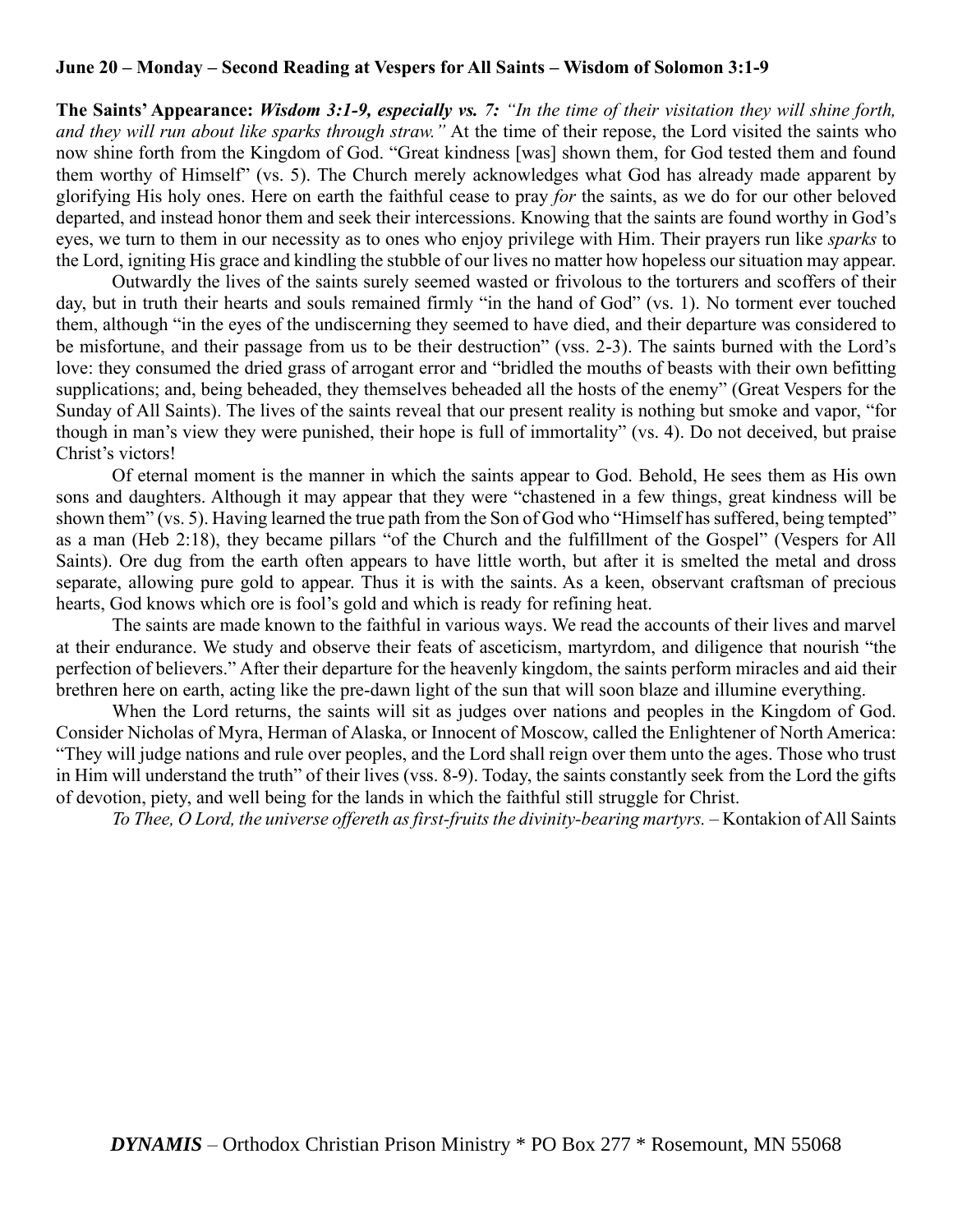# **June 21 – Tuesday – Third Reading at Vespers for All Saints – Wisdom of Solomon 5:15-6:3**

**Grace for the Saints:** *Wisdom 5:15-6:3, especially vss. 15-16: "But the righteous live forever, and their reward is with the Lord; and their care is by the Most High. Therefore, they shall receive a kingly dwelling of dignity and a crown of beauty from the hand of the Lord, because He will shelter them with His right hand and protect them with His arm."* Leonid Ouspensky asserts "that an icon is an external expression of the transfigured state of man, of his sanctification by the uncreated divine light."

He adds, "Therefore, all the visible world represented in the icon changes, becomes the image of the future unity of the whole creation – the Kingdom of the Holy Spirit. In accordance with this, all that is depicted in the icon reflects not the disorder of our sinful world, but divine order, peace, a realm governed not by earthly logic . . . but by divine grace" (*The Meaning of Icons*, p. 38, 40).

Today's reading likewise centers attention first on the *righteous* (vs. 15) – that is to say, it begins with the saints. Its primary message is that "their care is by the Most High" (vs. 15), meaning that His grace and favor is poured out upon the Church and also upon all mankind.

What does Holy Scripture mean by calling the saints the "righteous"? Clearly this term refers to Peter's love for the Lord (Jn 21:17), the joy of the myrrh-bearing women (Lk 24:1-12), and the abounding peace in the heart of Thomas when he cries, "My Lord and my God!" (Jn 20:28). Yes, every fruit of the Spirit – "love, joy, peace, longsuffering, kindness, goodness, faithfulness, gentleness, self-control" (Gal 5:22) – is manifested by the saints. All the visible work of God the Holy Spirit leads beyond the witness of the saints, which itself is beautiful, to the grace of God working within and for all mankind. This message flows from Solomon's wisdom: God cares for everyone and acts with zeal on our behalf to remind us that the powers we enjoy derive from Him.

God cares for us with the same outpouring of grace that He showers upon the saints. Let us never hesitate to pray for a "kingly dwelling" (Wis 5:16) whenever we say, "Thy Kingdom come!" Let us never forget that the Lord our God raised us up again when we fell away, taking our flesh upon Himself and embracing death that He might destroy death. In short, He did not "cease to do all things until [He had] brought us back to heaven, and ... . endowed us with [His] Kingdom which is to come" (preface of the anaphora). Therefore, the same Lord extends a "crown of beauty" (vs. 16) to all: a wreath, covering, and protection.

The central portion of this passage describes the zeal with which God showers favor upon His people. The Orthodox Study Bible rendering of verses 17-18 aptly captures the meaning of the word *zeal* (*zalos*): "He will take His zeal as His full armor and will turn His creation into weapons against His enemies. He will wear righteousness as a breastplate and put on impartial judgment as a helmet." As a result, even "creation will fight with Him against the senseless" (vs. 20).

Let the entire world – "kings," "judges," nations, leagues, and every human enterprise – recognize that we cannot place our trust in power, glory, and sovereignty alone, as if these qualities resulted from our own efforts (vss. 6:1-3). Every earthly ability, including the capacity to control and manage others, comes from God: "Power was given to you from the Lord, and your lordship from the Most High" (vs. 3). The grace given to the saints is available to all – be aware that God will "make a careful search of [our] works and . . . examine closely [our] plans" (vs. 3). May we be humble, gratefully confessing the Source of all our abilities.

*Rejoice in the Lord, O ye just: Praise becometh the upright. Alleluia! –* Hymn for the Feast of All Saints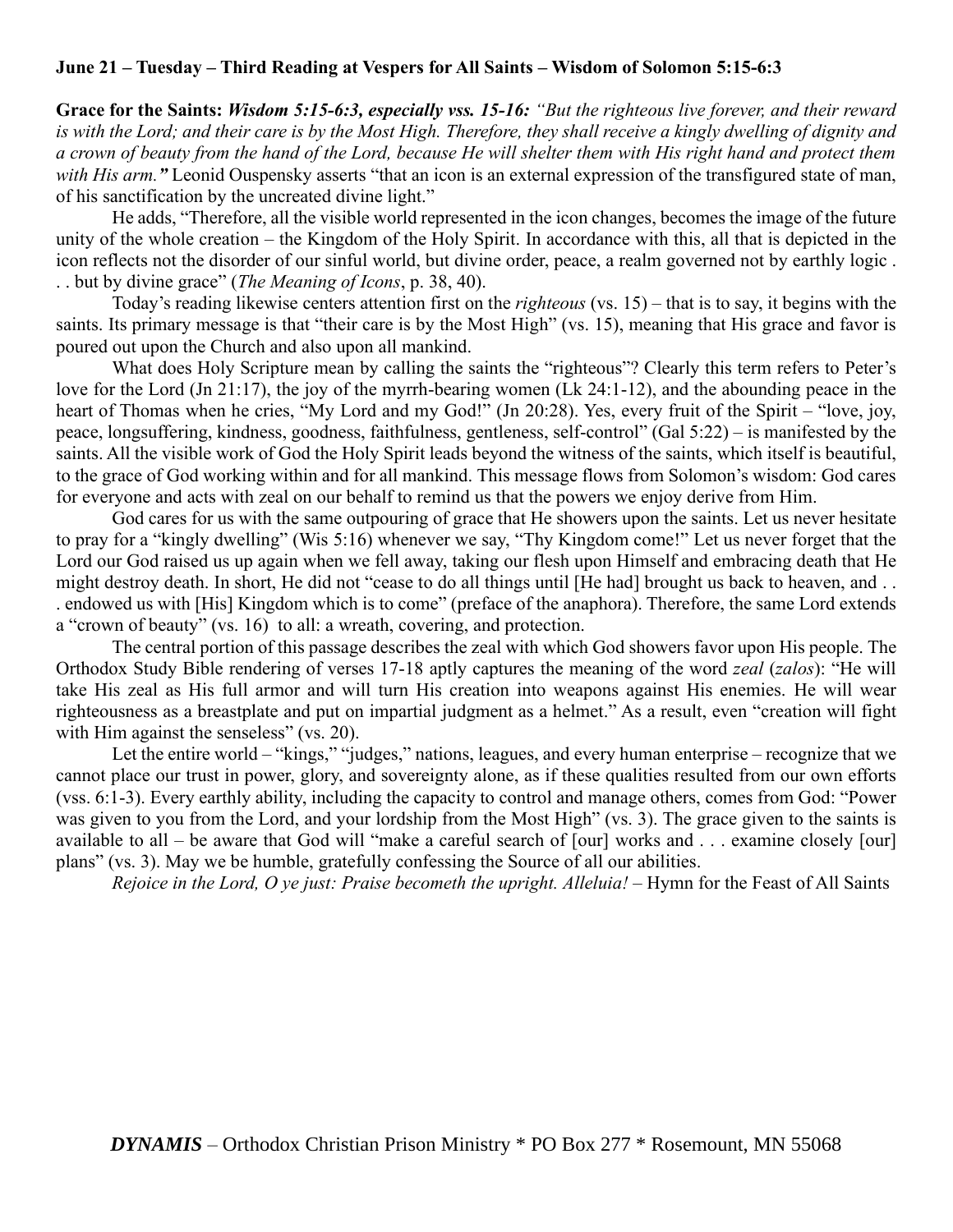# **June 22 – Wednesday – Kellia Reading – Deuteronomy 6:10-16, 20-25**

**The People of God:** *Deuteronomy 6:10-16, 20-25, especially vss. 21-22: "We were servants of Pharaoh in Egypt, and the Lord brought us out of Egypt with a mighty hand and an outstretched arm; and the Lord set great and evil signs affecting Egypt, Pharaoh and his house before us."* When we declare, "I believe in one, holy, catholic and apostolic Church," what do we mean by the "Church"? What distinguishes these "people of God" who say that they belong to the Lord? Meditating on this mystery, Saint Maximos the Confessor remarks on the astonishing diversity within the Church: "For numerous and of almost infinite number are the men, women, and children who are distinct from one another and vastly different by birth and appearance, by nationality and language, by customs and age, by opinions and skills, by manners and habits, by pursuits and studies, and still again by reputation, fortune, characteristics, and connections" (*The Church's Mystagogy*, p. 187).

What is it, then, that distinguishes Christians as a people? Given the diversity described by Saint Maximos, how is it that we can say we are "set apart" as people of God? In the present reading, the Prophet Moses addresses the sons of Abraham, Isaac, and Jacob concerning their formation as the ancient people of God. However, his words apply to Christians as well, for we are the successors of Israel. We claim the name *people of God* for we are, as Saint Maximos says, "reborn and recreated in the Spirit."

In our reading of these verses, it is the physical Promised Land that at first appears to distinguish ancient Israel as the people of God: "The Lord your God brings you into the land He swore to your fathers " (vs. 10). Moses emphasizes the cities, houses, household effects, cisterns, vineyards, and orchards that Israel is about to take by conquest – a vast property they did not develop (vs. 11). However, he is clear that these physical possessions are not what will constitute them as a people, in contrast to other conquering nations that immediately speak of any territory they invade as their "fatherland" or motherland.

The true distinguishing mark of Israel is the same mark that identifies the Church: We hold in remembrance the Lord our God "among" us (vs. 15) and "cling to Him and take oaths in His name" (vs. 13). The second-century *Letter to Diognetos* notes that "Christians are not differentiated from other people by country, language or customs; you see, they do not live in cities of their own, or speak some strange dialect, or have some peculiar lifestyle. . . . They live in their own native land, but as aliens" (*Handbook to the History of Christianity*, p. 69).

The prophet stresses this fact concerning the people of Israel: "We were servants of Pharaoh in Egypt, and the Lord brought us out of Egypt with a mighty arm" (vs. 21). Like ancient Israel, the Church gained its freedom by God's hand, for He delivered us out of the hand of the enemy by "trampling down death by death." What distinguishes both Israel and the Church as the people of God is the *freedom* created for and revealed in us by God, for "the Lord set great and evil signs" (vs. 22) against the sin and death ("Egypt") that formerly enslaved us.

Like ancient Israel, we have a liberation to embrace and enjoy as the people of God. We have the freedom to serve the Lord our God because His service is perfect freedom. The Lord our God gives us His divine statutes and commandments, according to Moses, "that it may be well with us all our days, and we may live as today" (vs. 24). God's commands are not oppressive, but for good. "Then we shall have mercy, if we are careful to do all these commandments " (vs. 25).

*We pray Thee, O Lord, be mindful of Thy Holy Catholic and Apostolic Church to the ends of earth; and give peace unto Her whom Thou hast purchased with the Blood of Thy Christ. –* Divine Liturgy of Saint Basil the Great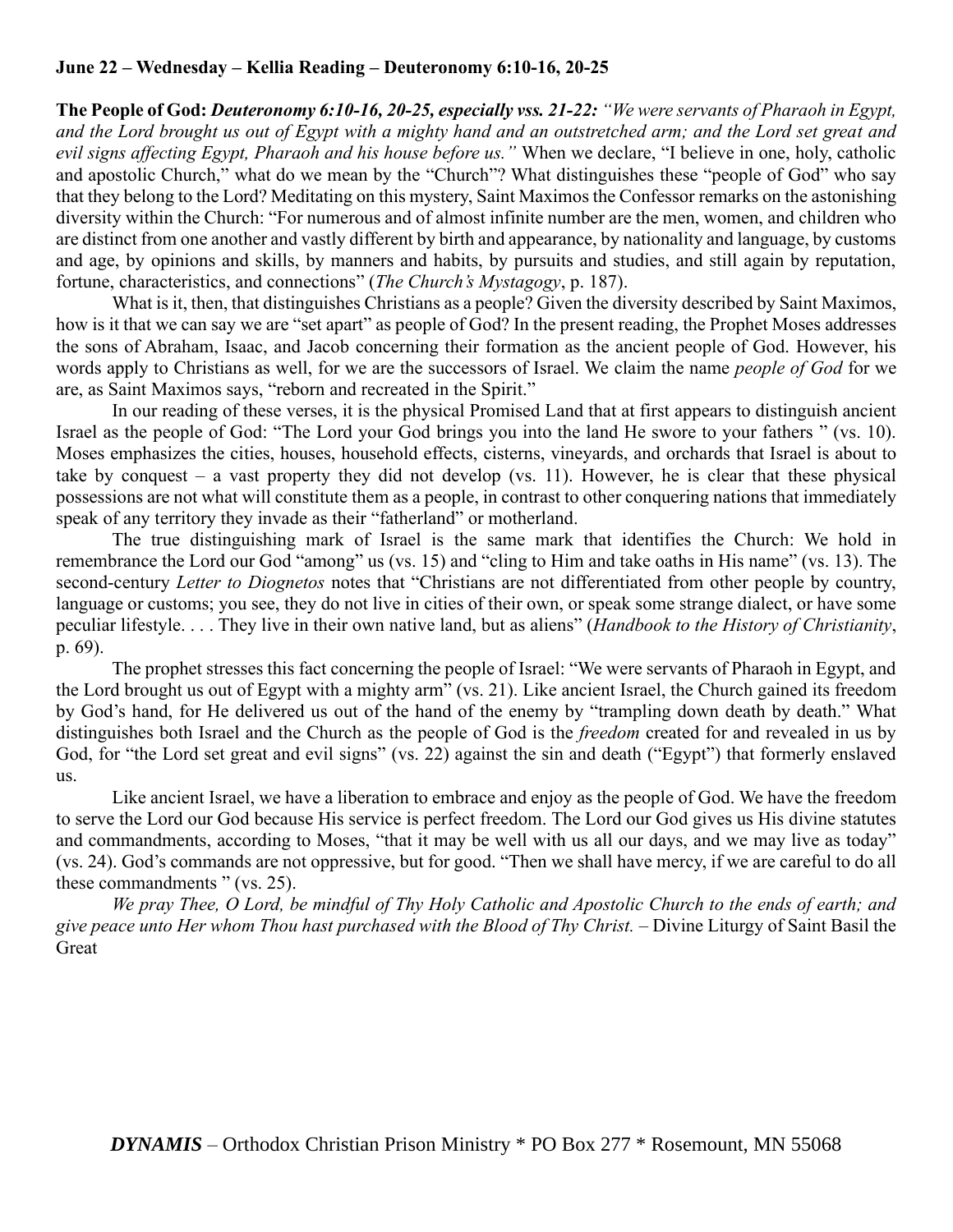# **June 23 – Thursday – Genesis 17:15-17, 19; 18:11-14; 21:1-8 First Reading at Vespers for the Nativity of the Forerunner**

**Discerning God's Presence:** *Genesis 17:15-17, 19; 18:11-14; 21:1-8, especially vs. 19: "Then God said, 'No, Sarah your wife shall bear you a son, and you shall call his name Isaac. . . .'"* To hear the voice of God accurately, one must discern the Lord's presence, recognize His hand in events, and thus receive great blessings. This passage from Genesis summarizes an intervention of God in the life of Abraham and Sarah. He changes her name to Sarah (vs. 15) and announces that the couple will have a son many years after the natural time of childbearing (vs. 19; 18:11-14). God brings about the birth of Isaac (vss. 21:1-3) and makes the godly couple a type of Zacharias and Elizabeth, parents of the Holy Forerunner and Baptist John.

Through struggle, aided by grace from God, men and women can attain the state of the Fathers of the Church and live with God face to face. Although we are created for relationship with God, such intimacy is uncommon. Discernment is a lost capacity, for our lives are corrupted by sin and pride. Our noetic faculties are darkened and a direct encounter with God remains beyond our experience.

However, God manifests Himself to Abraham and Sarah, revealing that divine breakthroughs occur by His grace. Recall what happened to Saul: when the Lord Jesus met him on the road to Damascus (Acts 9:1-18), he was transformed into the Apostle Paul. He withdrew into seclusion, struggled to purify his heart, and emerged as one on fire in the Lord (Gal 1:17).

In truth, discernment comes from God as we struggle to purify our nous. Only then, according to Saint Maximos the Confessor, is the nous "divorced from ignorance and illumined by divine light." As we act with the Lord for cleansing, our noetic faculty may be restored to its natural state.

Let us look closely at Abraham and Sarah, for important preconditions are present in the ancient couple. In them we observe a trust in God, obedience to His will, and a commitment to Him precede the discernment of God's active presence in their lives.

Abraham's *trust* in God is unquestioning. As the Church Fathers explain, when "Abraham fell on his face and laughed" (vs. 17), "he was not laughing because he did *not* take God at His word, but rejoicing *because he*  did." He is obedient (vs. 21:4) and humble in the joyful conviction that God will aid him in conceiving a child, an event that had never occurred during many years of married life. He "laughed, and said in his mind, 'Shall a child be born to a man who is one hundred years old?'" (vs. 18:17).

Saint John Climacus observes that "a believer is not one who thinks that God can do everything, but one who believes that he will obtain all things" (*Ladder of Divine Ascent* 27.68, p. 208). God overcomes doubt concerning His capacity to overcome barrenness of every kind, saying to Abraham "Is anything impossible with God? At the appointed time I will return to you, according to the time of life, and Sarah shall have a son" (vs. 18:14).

From his earliest contact with God, Abraham remains obedient. "Now Lord once said to Abram, 'Get out of your country. . . . I will bless you and make your name great'. . . . Then Abram departed as the Lord said to him" (vs. 12:1-2,4). A like obedience is evident when "Abraham circumcised his son Isaac when he was eight days old, as *God commanded* him" (vs. 21:4).

Indeed, Abraham and Sarah exemplify Saint John Climacus' words: "Holy humility obtains from God the power to bear fruit thirty-fold, sixty-fold and a hundredfold" (*Ladder* 25.49, p. 158). "And Sarah said, 'God has made me laugh; all who hear will laugh with me'" (vs. 21:6).

*Not unto us, O Lord, not unto us, but unto Thy Name give glory, to Thy great glory. –* Psalm 113:9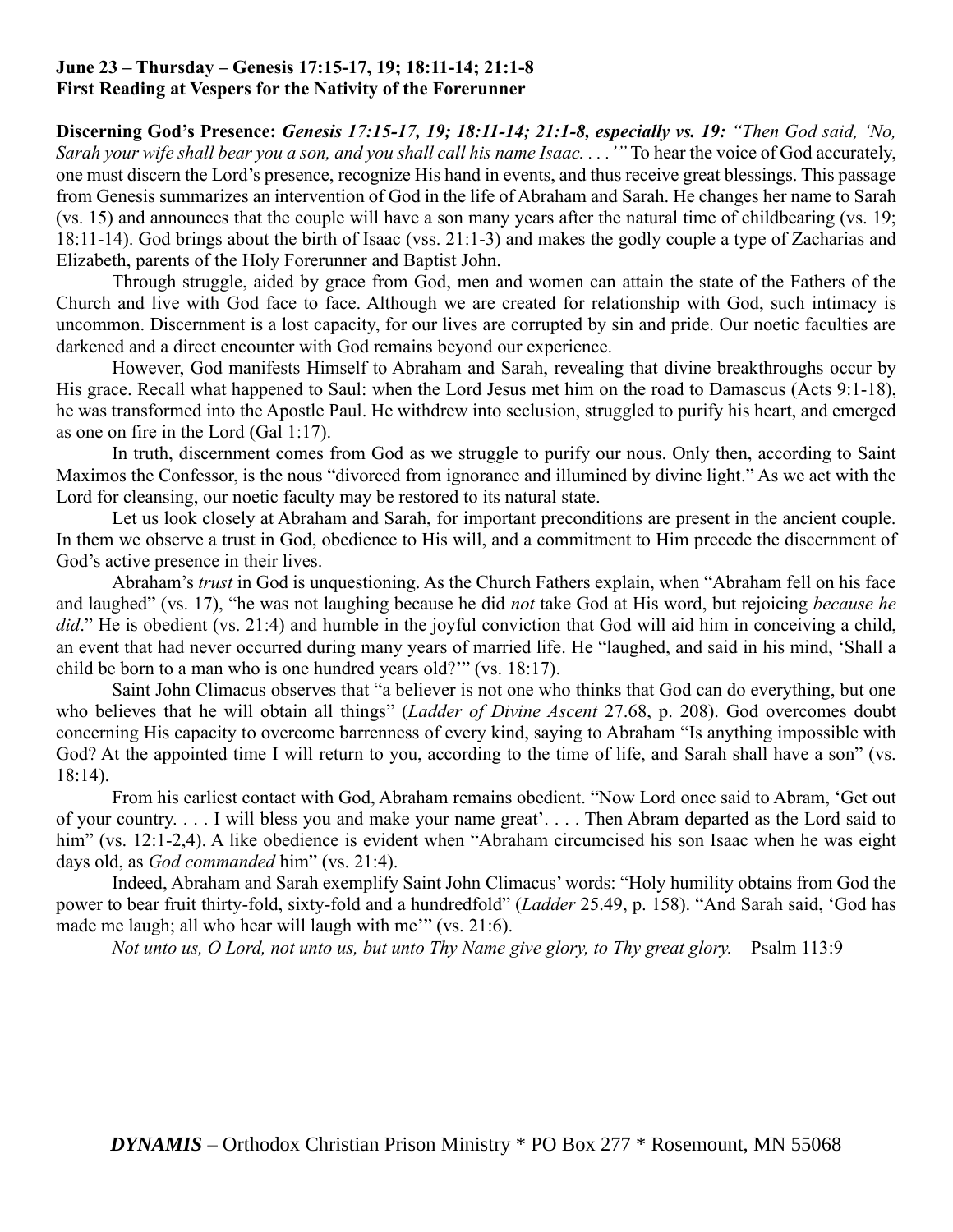# **June 24 – Friday – Judges 13:2-8, 13-14, 17-18, 21 Second Reading at Vespers for the Nativity of the Forerunner**

**Child of the Light:** *Judges 13:2-8, 13-14, 17-18, 21,* **especially vs. 5:** *"For behold, you are pregnant and shall bear a son. And no razor shall come upon his head, for the child shall be a Nazirite to God from the womb; and he shall begin to deliver Israel out of the hand of the Philistines."* The conception and birth of Samson foreshadow the nativity of the Forerunner and Baptist John. This is evident in the nearly identical commands received from the angel of the Lord by the wife of Manoah and by Zacharias, the father of the Forerunner: "For he will be great in the sight of the Lord, and shall drink neither wine nor strong drink. He will also be filled with the Holy Spirit, even from his mother's womb" (Lk 1:15).

However, there is yet another foreshadowing in the Judges account that challenges every baptized Christian to "prove himself a child of the Light." In all three instances – with Manoah's wife, with Zacharias, and with each of us – godly *caution* is central. Sampson's mother is told "be careful," for she is carrying a child dedicated to God (Jgs 13:13-14). Likewise, Zacharias must ensure that the child John should "drink neither wine nor strong drink . . . even from his mother's womb" (Lk 1:15). And when a person is baptized, the Church prays "that he may prove himself a child of the Light" (Service of Baptism).

This image of proving oneself a *child of the Light* draws attention to the process by which the members of the Church engage in a common work. The Body of Christ labors with its new member and aids each one in realizing the potential of holy baptism. The baptismal waters are like a birth, after which nurture, training, growth, correction, and guidance must occur to form us into what we are meant to be: children of the Light. Christ is the Light; God is our Father; the Church is our mother. Baptism opens the door to becoming a healthy member of Christ's kingdom. Each of us receives a trust – light and life are implanted within to be actualized. As God is not stingy with His grace, let us never squander His inheritance "with prodigal living" (Lk 15:13).

"The Angel of the Lord appeared to the woman" (Jgs 13:3) and to Manoah *at prayer* (vss. 8, 13). How much more are we blessed, for God yokes "a radiant angel" to each of us as a guardian, guide, and deliverer "from every snare of the adversary, from encounter with evil, from the demon of the noonday, and from evil visions" (Prayer to the Guardian Angel). Our guardian angel does not leave us like the angel who "appeared no more to Manoah and to his wife" (vs. 21). God gives us our guardian angel for life; we ought not make him weep over our failures in realizing the life in Christ that is ours. We pray to our guardian angel for protection from "all influence of the evil one" and "for the grace of the All-holy Trinity."

The angel gives Manoah and his wife a strict commandment not to "eat anything unclean" (vss. 4, 14). Have we received any less of a commandment? Let us avoid the pollutions of this world, refusing to swallow a host of foul teachings hook, line, and sinker. Study what the Lord Jesus counsels and the Church Fathers teach. Then Christ Himself will "have [us] sit down to eat, and will come and serve [us]" (Lk 12:37) the very Bread of heaven!

The child Sampson matures to great strength because his parents obey all that the angel told them (Jgs 13:23). Every day we are lured away from Christ and tempted to wallow in the mindless pleasures of this age. No! Like Christ, let us grow perfect through obedience and suffering, for He gives salvation "to all who obey him" (Heb 5:9).

*Establish me in the path of Thy commandments unto my last breath, and let me not stray from the light of Thine ordinances as the law of my being, O Christ, Thou Giver of Life.* –Archimandrite Sophrony, *On Prayer*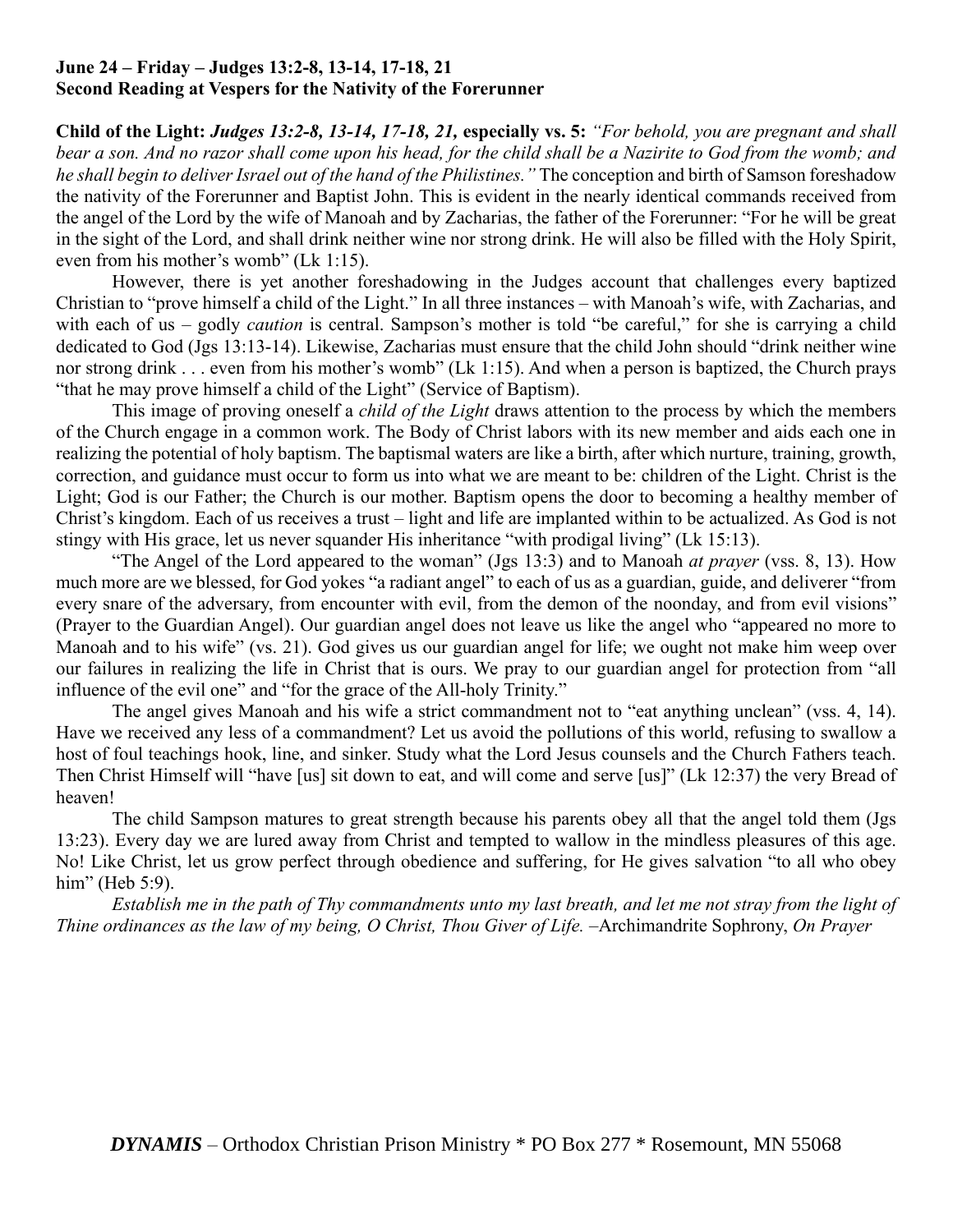### **June 25 – Saturday – Isaiah 40:1-5, 9; 41:17-18; 45:8; 48:20-21; 54:1 Third Reading at Vespers for the Nativity of the Forerunner**

**Doing Our Part:** *Isaiah 40:1-3, 9; 41:17-18; 45:8; 48:20-21; 54:1, especially vs. 48:20: "Go forth from Babylon, you who are fleeing from the Chaldeans."* Commenting on these verses, Theodoret of Cyrrhus says "it is worthwhile to admire the kindness of the Master . . . because He is good and His compassion is unfathomable, and. . . . because He tempers His justice with infinite mercy" (Manley, *Isaiah Through the Ages*, p. 571). Isaiah's verses are rich with imagery that reminds us of God's active love for His people. He comforts, brings glad tidings, hears and does not forsake, slakes thirst, pours out righteousness, and showers with fruitfulness. All these blessings come from the Lord's bountiful grace and goodness, showered on Israel, on His People – on us, His Church!

When we meditate on these verses, we discover three layers in God's blessings: 1) His love in action reaches our troubled condition; 2) He puts away our sins despite the array of our unworthy, shameful deeds (vs. 40:2); and 3) He permits degradation to come upon us for our sins, even as He responds with mercy and forgiveness. He requires us to do our part to actualize His abundant love within us and through us. His divine acts are truly remarkable and encouraging, especially when we heed them and respond diligently to Him!

Our many sins, along with the dreadful consequences that follow from them, impoverish our hearts. Observe, however, the promise of the God who loves us: "The poor and needy shall rejoice exceedingly" (vs. 41:17). Jesus likewise teaches us that the poor in spirit are blessed, that the Kingdom of Heaven is theirs (Mt 5:3)! Isaiah understands that God provides what His people need, and lavishly (vss. 17-18). However, God expects that those who sin will be left "parched with thirst" to "seek water" even when none is apparent (vs. 17). Yet the Lord Jesus teaches us to seek until we find (Mt 7:7). Saint Seraphim instructs us that "to receive and behold in the heart the light of Christ, [we] must, as far as possible, divert [our] attention away from visible objects" so that we may repent (*Little Russian Philokalia* vol. 1, p. 50).

Truly we are in "bondage to the elements of the world" (Gal 4:3) and exiled from paradise. Our passions are the "Babylon" and "Chaldeans" that hold us captive, and yet "while we were still sinners, Christ died for us" (Rom 5:8). The Prophet Isaiah prepares us for the grace that we know in Christ, for "the Lord delivered His servant Jacob" (Is 48:20).

The sacrament of chrismation proclaims that we "are illumined. [We] have received anointment with Holy Chrism. [We] are sanctified. [We] are washed: in the name of the Father, and of the Son, and of the Holy Spirit." "Proclaim a voice of gladness and let it become well known. . . . to the end of the earth" (vs. 48:20). Even as He encourages us, God also commands: "Go forth from Babylon, you who are fleeing from the Chaldeans" (vs. 20). We are to flee slavery as Saint Antioch urges: "If we live in an alien city and our city is far from this city, and if we know our city: then why do we tarry in an alien city?" (*Little Russian Philokalia* vol. 1, p. 53). Let us turn and seek what is above (Col 3:1)!

Barrenness and sterility of body, soul, and spirit are all results of sin. However, God took our human flesh upon Himself in order to grapple with death, defeat it, and give us life. Theodoret of Cyrrhus says it plainly: "The true consolation, the genuine comfort, and the real deliverance from the iniquities of men is the Incarnation of our God and Savior." Let us "break forth and cry out" (Is 54:1). God aids us in Christ, and we are to heed His command. "Spread out further to the right and the left, and your seed shall inherit the Gentiles" (vs. 54:3).

*I am encompassed in the deep of sins, O Savior, and drowned in the tempest of this life. But as Thou raised Jonah from the belly of the whale, so draw me out of passion and save me.* – Canon of the Prodigal Son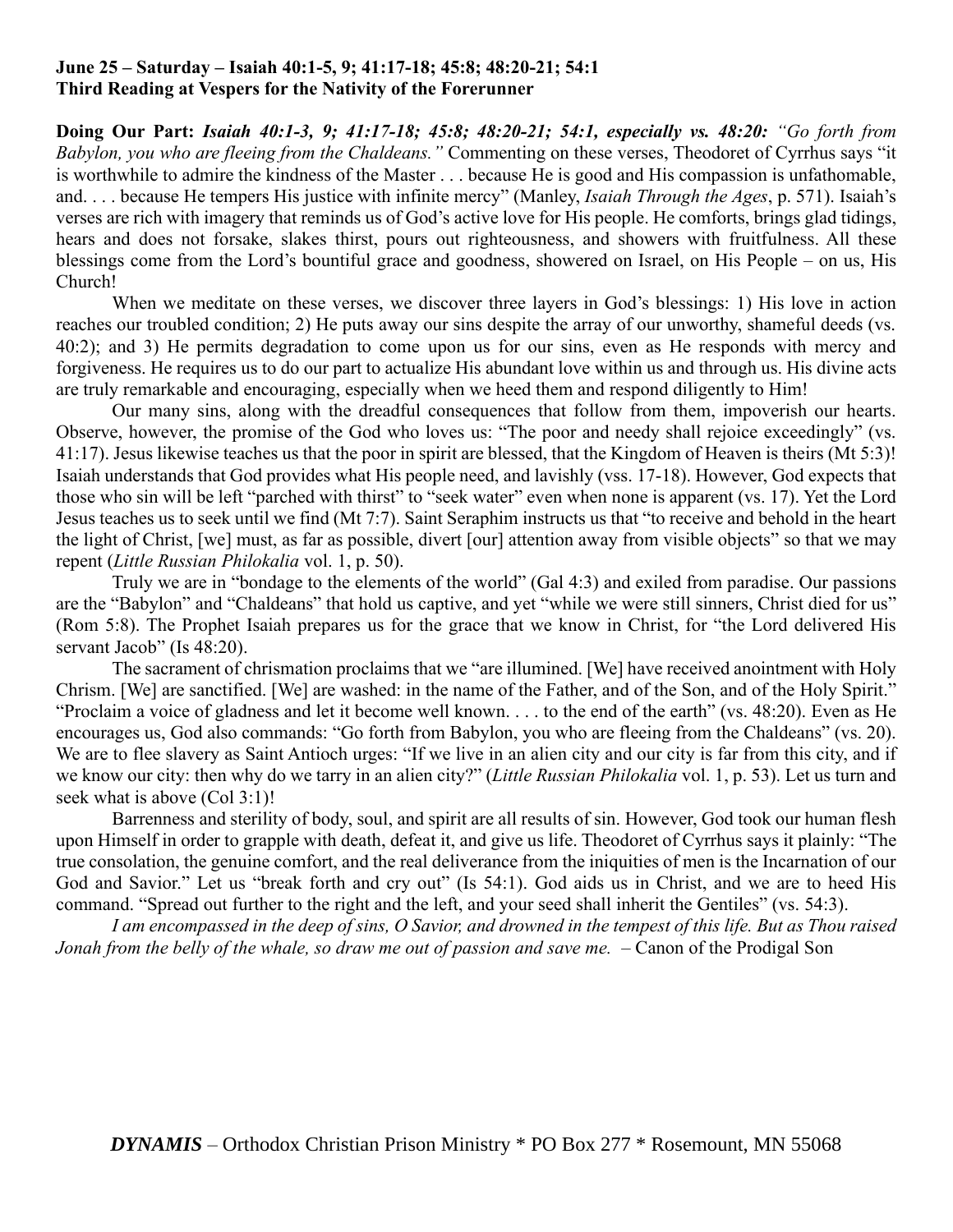## **June 26 – Sunday – Kellia Reading – Deuteronomy 7:1-2, 16-26, Tone 1**

**Precept and Promise:** *Deuteronomy 7:1-2, 16-26, especially vss. 1-2: "Now if the Lord your God brings you into the land you go to inherit and casts out great nations before your face . . . seven nations greater and mightier than you, and . . . delivers them into your hands, you shall strike and utterly destroy them. You shall make no covenant with them nor show mercy."* In light of this passage, might we not be moved to enlarge our vesperal petition to read: "O Holy One, enlighten me with thy statutes *and promises*." For even as the Lord our God obligates us with precepts – expecting us, as His covenant people, to act upon His commands – even so He promises to give us "all the spoils of the nations" (Dt 7:16).

For our present age, stained with the cruel horrors of genocide across the globe, this portion of Moses' last will and testament conjures up images that make us hesitate to read these divine words, let alone seek out a foreshadowing of the glorious gospel of Christ our God. Nevertheless, the pattern of divine precept and promise that dominates these verses calls the careful reader to obedient action – to become a true partner with God in salvation of his soul and of the whole world. Remember that the land we are going to possess is the vast battlefield *of our hearts*, where God has promised to cast "out great nations before your face" (vs. 1).

If we seriously delve into the inner *zone of danger*, of battle and promise, we discover that the spiritual space which "[our] eyes saw" (vs. 19) is guided by "the mighty hand and outstretched arm by which the Lord your God brought you out" (vs. 19) of spiritual death. Yes, there are deadly foes there but more importantly our living God, who promises the faithful that He "will consume those nations before you" (vs. 22). Be not dismayed, O people of God, for steadfast and able is He who laid these precepts upon us and made unchangeable promises that He will fulfill.

What does He promise? He assures us that He will bring His Church "into the land" and remove great nations of enemies "before your face" (vs. 1), then "deliver them into your hands" (vs. 23). Where is this land? As He has said, "the Kingdom of God is within you" (Lk 17:21). We recoil at the enemies we encounter within us, fiends who would tear us away from the Lord, but we heed His promises: "The Lord your God will send hornets among them, until those who are left, who hide themselves from you, are destroyed" (Dt 7:20). The nests of evils within us can be destroyed.

Naturally we hesitate to join the battle out of fear being wounded in combat. We know our frailty, having been stricken in prior skirmishes. We have seen loved ones fall. God understands this, but He assures us: "You shall not be terrified of their face; for the Lord your God is among you, a great and powerful God" (vs. 21). God is with us! Yes, we would prefer a quick, easy victory, but when He promises us that we shall prevail, the Lord also tells us honestly how *He* plans to destroy those enemies: "The Lord your God will consume those nations before you little by little; you will be unable to destroy them at once" (vs. 22). The victory belongs to Christ, not to us.

God's precepts are key to this victory. As we turn inward in prayer, we strike our foes and "make no covenant with them" (vs. 2). Let us rather "destroy them" (vs. 24), burning up every image that intrudes into our hearts and minds (vs. 25). We are called to resist the temptation to give these abominations of the enemy a place in our minds and hearts. Dethrone these rulers, refuse their sovereignty over your soul (vs. 26)! Christ is Lord and Victor over all.

*Be Thou exalted above the heavens, O God, and Thy glory above all the earth. That Thy beloved ones may be delivered, save Thou with Thy right hand and hearken unto us.* – Ps 107:5-6.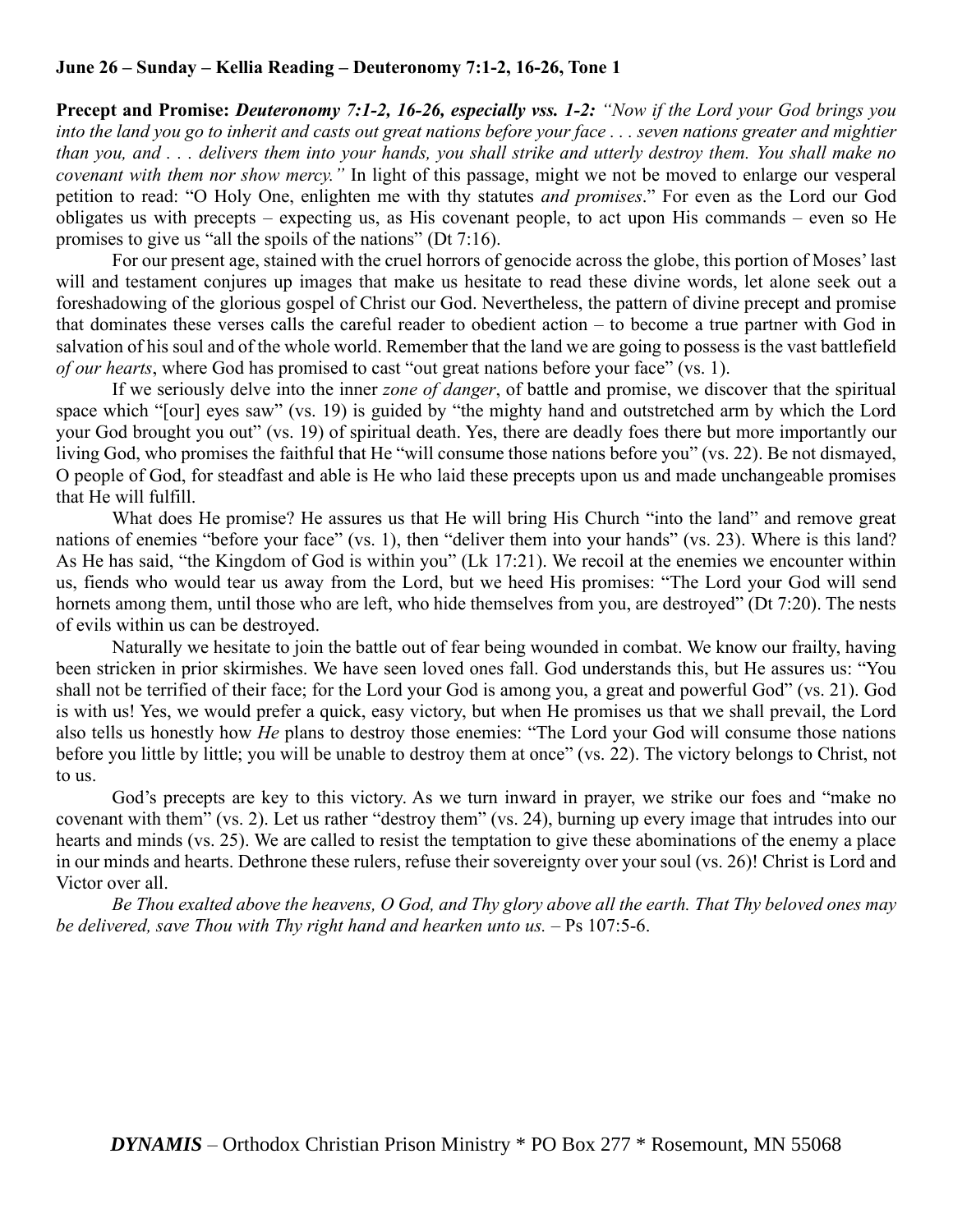### **June 27 – Monday – Kellia Reading – Deuteronomy 7:6-13**

**God's Love:** *Deuteronomy 7:6-13, especially vs. 9: "Therefore know, the Lord your God, this God, is a faithful God, who keeps covenant and mercy for a thousand generations with those who love Him and keep His commandments."* The gospel of Jesus Christ reveals an amazing God to our bewildered hearts, for He is ever offering light and love to us in place of the darkness of human thought.

According to Staretz Silouan, "Man of himself is powerless to fulfill God's commandments, wherefore it is said, 'Ask, and it shall be given you' (Mt. 7:7). And we if we do not ask, we torment ourselves and deprive ourselves of the grace of the Holy Spirit; and without grace many things perplex the soul because she does not comprehend the will of God" (*Saint Silouan the Athonite*, p. 325).

God bears with us, giving us time to think through our choices, to look into His great well of kindness and consider His merciful heart. He wants us to think over our options in order that we may incline toward His way – the way we lost as a result of thoughts clouded by sin.

This present passage from Deuteronomy reveals God's care in laying a rich foundation for His people, that they might readily receive His love. The Prophet Moses discerns and teaches that God's love is freely given, conditioned neither by our worthiness nor by any claim we might make on the Lord. Moses further identifies a number of ways in which God has manifested His love to Israel over the generations. Yet the prophet also makes clear that, although God is loving to those who "keep His commandments" (vs. 9), He is "not . . . slack with those who hate Him" (vs. 10).

Moses plainly states that "the Lord your God chose you to be a people for Himself, special above all the nations on the face of the earth" (vs. 6). Lest any of God's people conclude that their numbers were enough to command God's love, the prophet clarifies that the nation's size meant nothing in the eye of the Lord. After all, "the eyes of the Lord look over the whole earth" (2 Chr 16:9) and Israel is "the least of all the nations" (Dt 7:7). Very simply, according to Moses, "The Lord loves you, and . . . would keep the oath He swore to your fathers" (vs. 8). This declaration applies to the Church and to the present-day people of God as well. Therefore, as the Lord Jesus says to us, "*freely* you have received, freely give" (Mt 10:8).

Note how Moses recalls the long history during which God's love was manifested before the eyes of ancient Israel. The Lord swore an *oath* to Abraham (Gn 15:13-16) that in a time to come He would bring his descendants out of bondage, and indeed Israel was redeemed from slavery under Pharaoh (Dt 7:8). The love of God is an expression of divine faithfulness: God keeps the vows He makes in covenant with His People (vs. 9). More significantly for the Church, God also promised a savior (Is 53:4-5). Christ, our Suffering Servant, came and dwelt among us and covered our sins with His precious Blood.

Finally, while God loves His people and is always ready to forgive them, Moses reveals that His steadfast love comes only to "those who love Him and keep His commandments" (Dt 7:9). The love of God never is detached from the expectation of obedience, hence the prophet's reminder: "When you listen to all these ordinances and keep and do them" (vs. 12), then you shall know His mercy. God "repays those who hate Him to their face, to destroy them" (vs. 10), but "a faithful God . . . keeps covenant and mercy for a thousand generations" (vs. 9). "He will love you and bless and multiply you; He will also bless the offspring of your womb, and the fruit of your land" (vs. 13).

*O Lord, save Thy People, and bless Thine inheritance, granting to Thy People victory over all their enemies, and by the power of Thy Cross preserving Thine Estate.* – Feast of the Holy Cross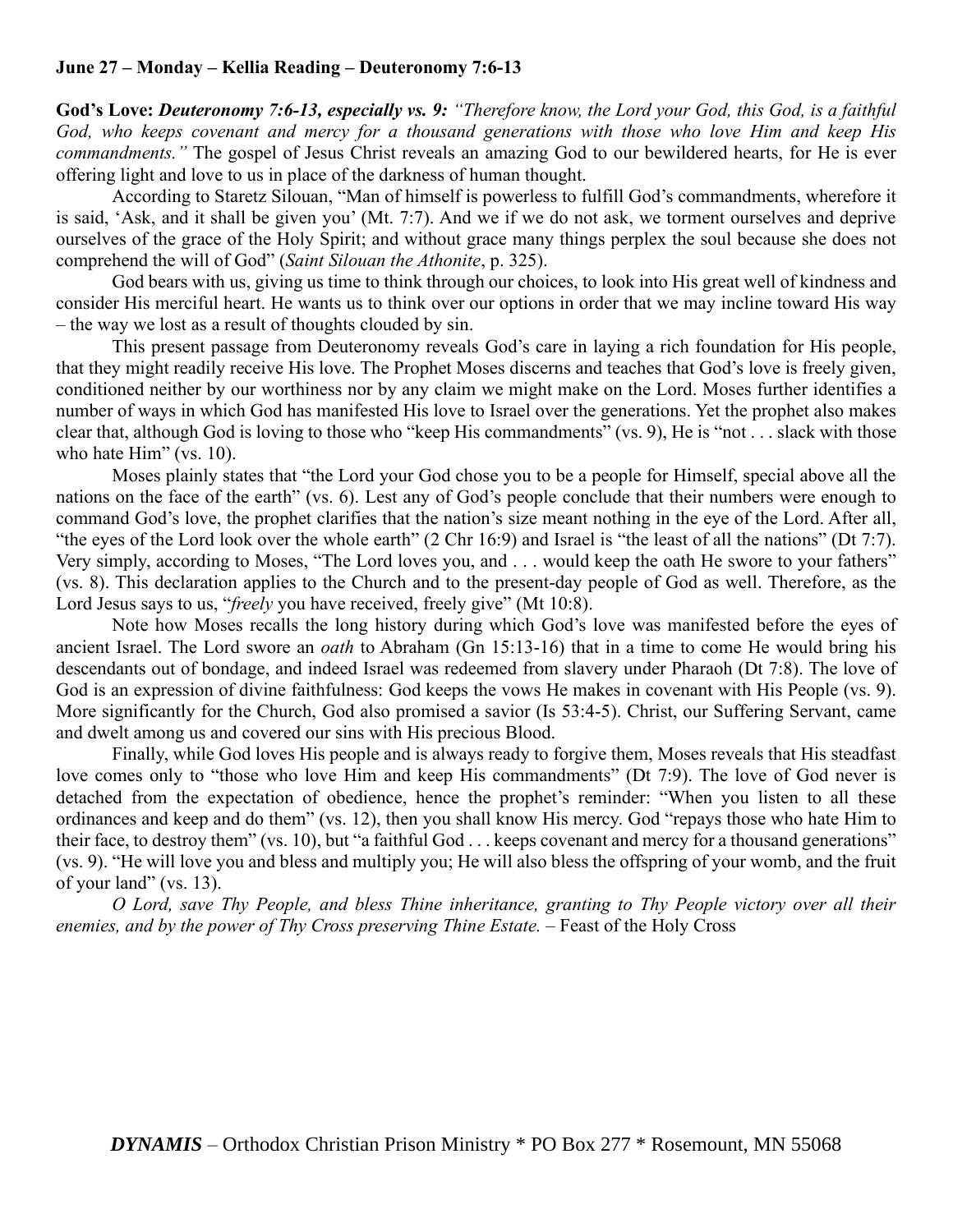## **June 28 – Tuesday – Kellia Reading – Deuteronomy 8:1-10**

**Expect Only Good From God:** *Deuteronomy 8:1-10, especially vs. 3: "So He dealt harshly with you and weakened you with hunger, and fed you with manna, which your fathers did not know, that He might make you know that man shall not live by bread alone, but by every word proceeding from the mouth of God man shall live.*" Dionysios the Areopagite, reflecting on the nature of God, says, "Tis the whole Being of the Supernal Godhead (saith the Scripture) that the Absolute Goodness hath defined and revealed. For in what other sense may we take the words of Holy Writ when it tells us how the Godhead spake concerning Himself, and said: 'Why asketh thou Me concerning the good? None is good save One, that is, God [Mk 10:18]'" (*The Divine Names* 2:1). Let us expect only the good from God and, at the same time, let us understand that He alone defines the good even as He gives what is best for us.

In this passage from Deuteronomy, the Prophet Moses reveals four things that the people of God may expect from the Lord: 1) He will humble us; 2) He will test us; 3) He will discipline us; and 4) He will bring us "into a good and great land" (vs. 7). Moses further reminds us that God gives us these gifts with the intention of evoking right thinking and wholesome actions from us.

The successful man of the world may object to the prophet's proposal that humbling is God's *good* gift to His beloved children. Yes, there is a painful, bitter side to being humbled, but notice what Moses reveals as God's purpose in humbling us: "to know what was in [our] heart" (vs. 2). The Lord, of course, already knows what is in a man's heart (Jn 2:25). He humbles us that He might help us find out what is inside our own heart. Once we determine whether or not we are inclined to keep His commandments, we can use this knowledge to cleanse everything that is unworthy of our Creator.

God tests us also, according to Moses (Dt 8:2) – and the prophet closely associates God's testing of His people with His humbling of us. God does test and humble us not only that we might discern what is going on in our hearts, but also to teach us that "man shall not live by bread alone, but by every word proceeding from the mouth of God" (vs. 3).

God tested ancient Israel by leading them into a desert devoid of food and shelter. In the barren Sinai wilderness, the Lord provided an unexpected food called manna, a source of nourishment Israel had never experienced before. Furthermore, He took care that the people's clothing did not wear out (vs. 4). Testing and humbling are divinely provided as educational experiences that rouse our hearts to dependence on God. They heighten the acuity of our spiritual ears so that we become attentive to the word of God in all situations, in every temptation (Mt 4:3-4), and in every choice and decision.

We ought to expect discipline from the Lord as well if we are to grow in the capacity to walk in His ways and fear Him (Dt 8:6). We may experience discipline as punishment, but as long as it is received from the hand of the Lord – and we are not bitter or angry toward Him – it will guide us through the "narrow gate" and onto that "difficult . . . way which leads to life" (Mt 7:13-14).

Finally, God's humbling, testing, and disciplining awaken us to the truth that He is bringing us into a "good land" (Dt 8:7). Moses spells out for Israel the evidence of the goodness of the Promised Land, so that they might remember (as we should also) to "bless the Lord [our] God for the good land He gave [us]" (vs. 10). The "good land" we expect in Christ, of course, is "not of this world" – a Kingdom rich in life.

*Our Father Who art in heaven, hallowed be Thy Name: Thy Kingdom come. Thy will be done, on earth as it is in Heaven.* – Matthew 6:9-10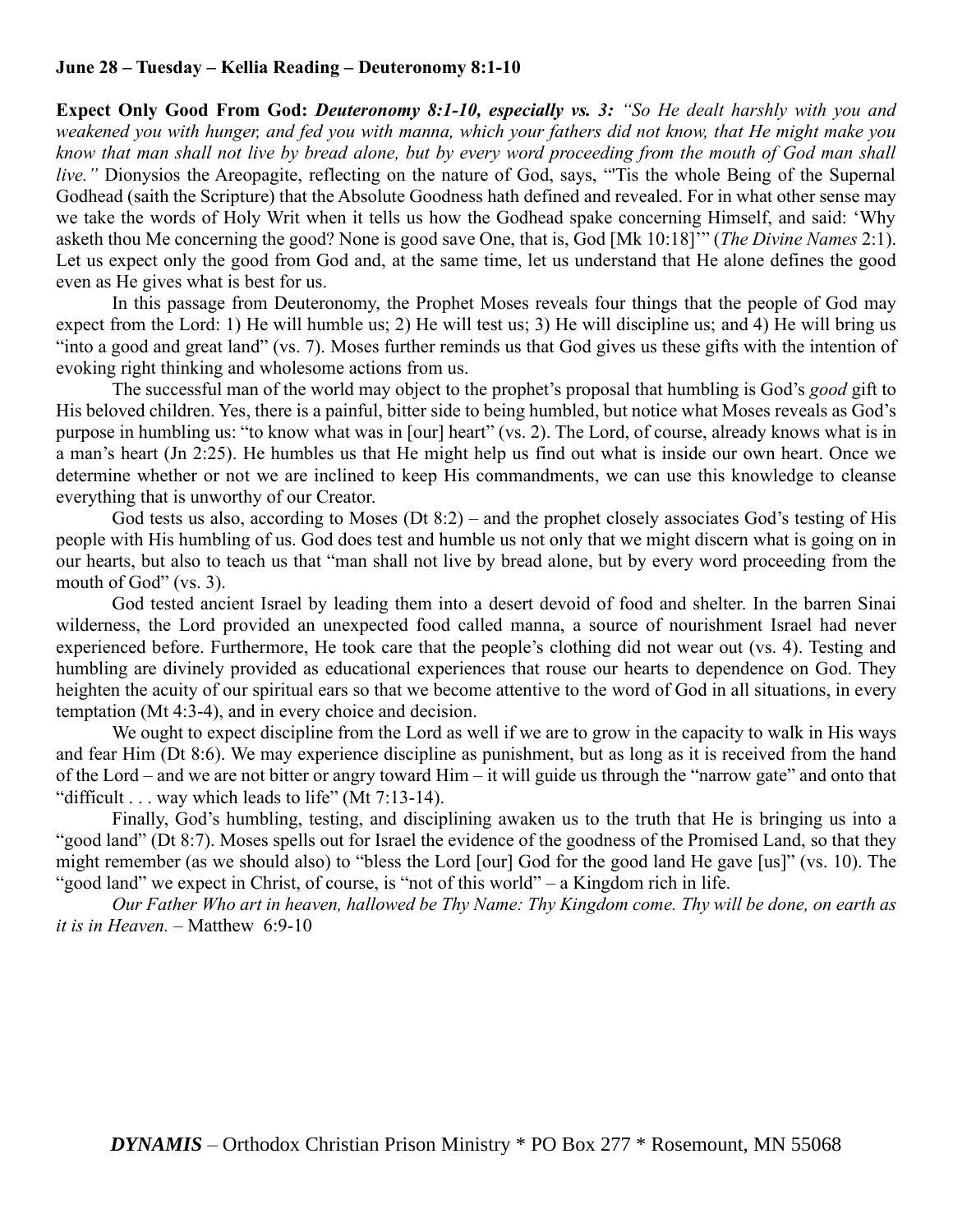# **June 29 – Wednesday – Kellia Reading – Deuteronomy 9:7-17, 25-29**

**Intercession:** *Deuteronomy 9:7-17, 25-29, especially vs. 26: "Therefore I prayed to God and said, 'O Lord, O Lord, O King of the gods, do not destroy Your people and Your portion You redeemed through Your great strength . . . Your mighty hand, and Your outstretched arm.'"* At the dismissal of Vespers or the Divine Liturgy, the priest prays: "May Christ our true God . . . have mercy on us and save us, forasmuch as He is good and loveth mankind." We qualify this simple, basic petition with phrases such as "through the intercessions of His all-immaculate and all-blameless holy Mother; by the might of the precious and life-giving Cross; by the protection of the honorable bodiless powers of heaven; at the supplications of the honorable, glorious Prophet, Forerunner, and Baptist John; of the holy, glorious and all-laudable apostles; of the holy, glorious and right-victorious martyrs; of our venerable and God-bearing fathers; of [the patron saint of the Church]; of the holy and righteous ancestors of God, Joachim and Anna; of [the saint of the day] whose memory we celebrate and of all the saints: have mercy on us and save us."

The Church, as God's people, relies on the saints to intercede with the Lord on our behalf for His mercy and salvation. Intercession can be traced back through history for thousands of years. The righteous Noah intercedes for all living things upon leaving the ark, for he "built an altar to God . . . and offered whole burnt offerings on the altar" (Gn 8:20). God responds to Noah with this promise, "I will never again curse the earth because of man's works, although the mind of man is diligently involved with evil things from his youth, nor will I again destroy every living thing as I have done. While the earth remains, seedtime and harvest, cold and heat, summer and spring shall not cease by day or by night" (Gn 8:21-22).

When God reveals to the Prophet Moses the sins of His people, the state of their souls, and their many needs, Moses becomes an intercessor. First the Lord directs Moses to "arise, go down quickly from here, for your people you have brought out of Egypt have acted lawlessly" (Dt 9:12). God alerts him to an evil situation that demands earnest prayer. When the prophet hastens down to see for himself, he finds that the people have "turned aside quickly from the way I commanded them" (vs. 12). Indeed, Moses discovers evidence the grievous sin of idolatry, for the Israelites have cast a "molten image" and are worshiping it (vs. 16). He turns directly to intercession and pleads for the people before the Lord (vs. 18).

Note that, when the Lord informs the prophet of this idolatry, He refers the Israelites as "*your* people" (vs. 12) instead of "*My* people." The bond between God, ourselves, and the saints results from our union in Christ. Because they are joined to us in Christ, the saints know our needs and care for our welfare far more than we imagine. Nevertheless, we cut ourselves off from them – and from God – by our sins.

After Moses observes what is happening, he knows exactly what is required. He does not *think* what to do but rather, by a godly movement of his heart, he "prayed before the Lord; forty days and forty nights . . . because the Lord said He would destroy [them], therefore [he] prayed to God, and said, 'O Lord, O Lord, O King of the gods, do not destroy Your people and Your portion You redeemed" (vss. 25-26). The saints willingly and eagerly pray for us in our needs before the throne of God. Let us humbly, thankfully, and earnestly seek their aid.

*O protection of Christians, mediation unto the Creator most constant: be thou quick, O good one, to hasten to intercession and speed thou to make supplications, O Theotokos.* – Prayer to the Theotokos